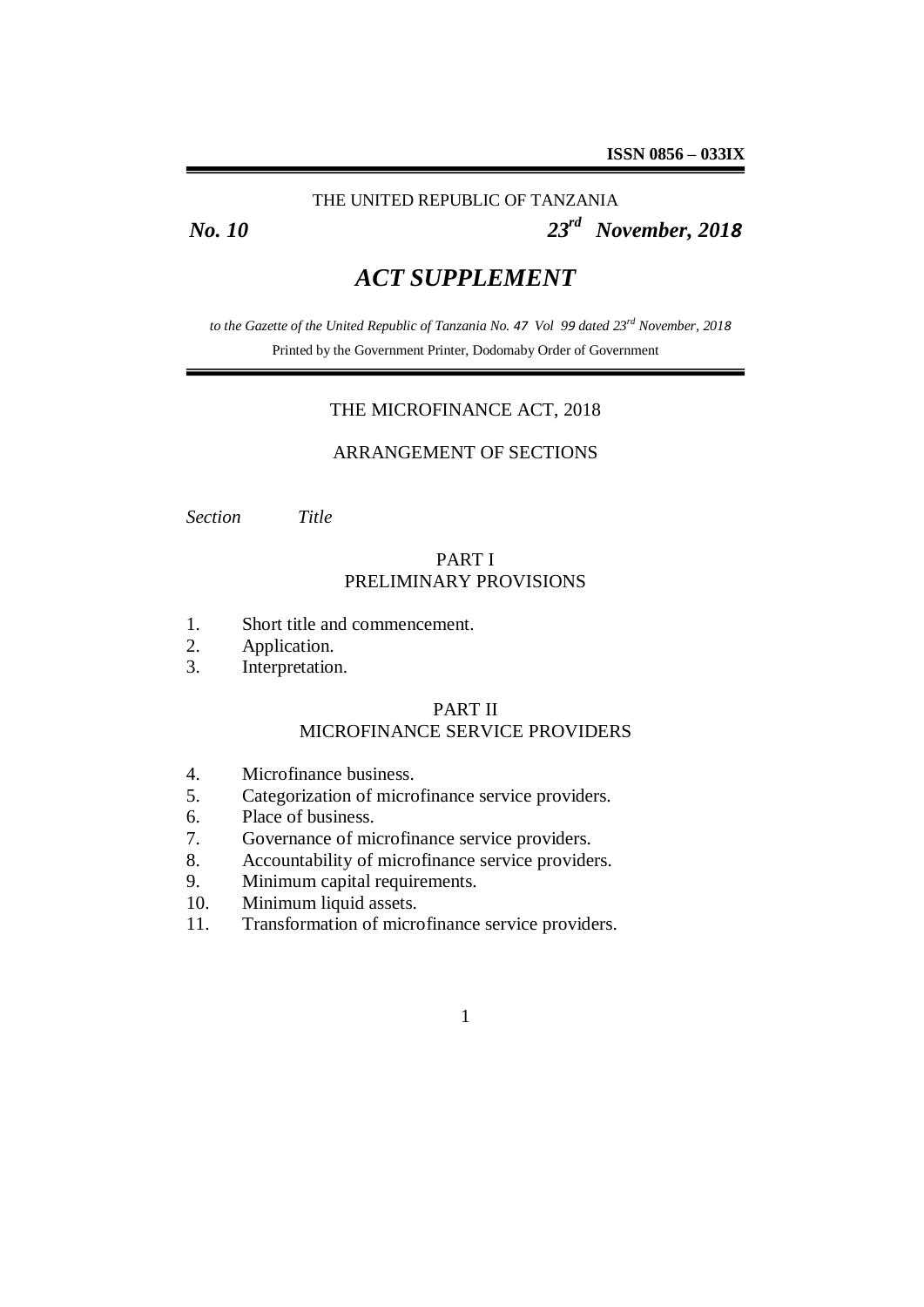2

# PART III ADMINISTRATIVE PROVISIONS

- 12. Functions of Bank.
- 13. Powers of Bank.
- 14. Delegation of powers and functions of Bank.
- 15. Role of Minister.

## PART IV

# LICENSING OF MICROFINANCE SERVICE PROVIDERS UNDER TIERS 2 AND 3

- 16. Prohibition of unlicensed microfinance business.
- 17. Application for licence under Tier 2.
- 18. Application for licence under Tier 3.
- 19. Licensing of foreign microfinance service provider.
- 20. Consideration of application.
- 21. Issuance of licence.
- 22. Validity of licence.
- 23. Refusal to issue license.
- 24. Reapplication and Appeal.
- 25. Revocation of licence.
- 26. Procedure for revocation of licence.
- 27. Effect of revocation of licence.

# PART V

## REGISTRATION OF MICROFINANCE SERVICE PROVIDERS UNDER TIER 4

- 28. Registration of microfinance service providers under Tier 4.
- 29. Refusal of registration under Tier 4.
- 30. Certificate of registration.
- 31. Effect of registration.
- 32. Cancellation of certificate of registration.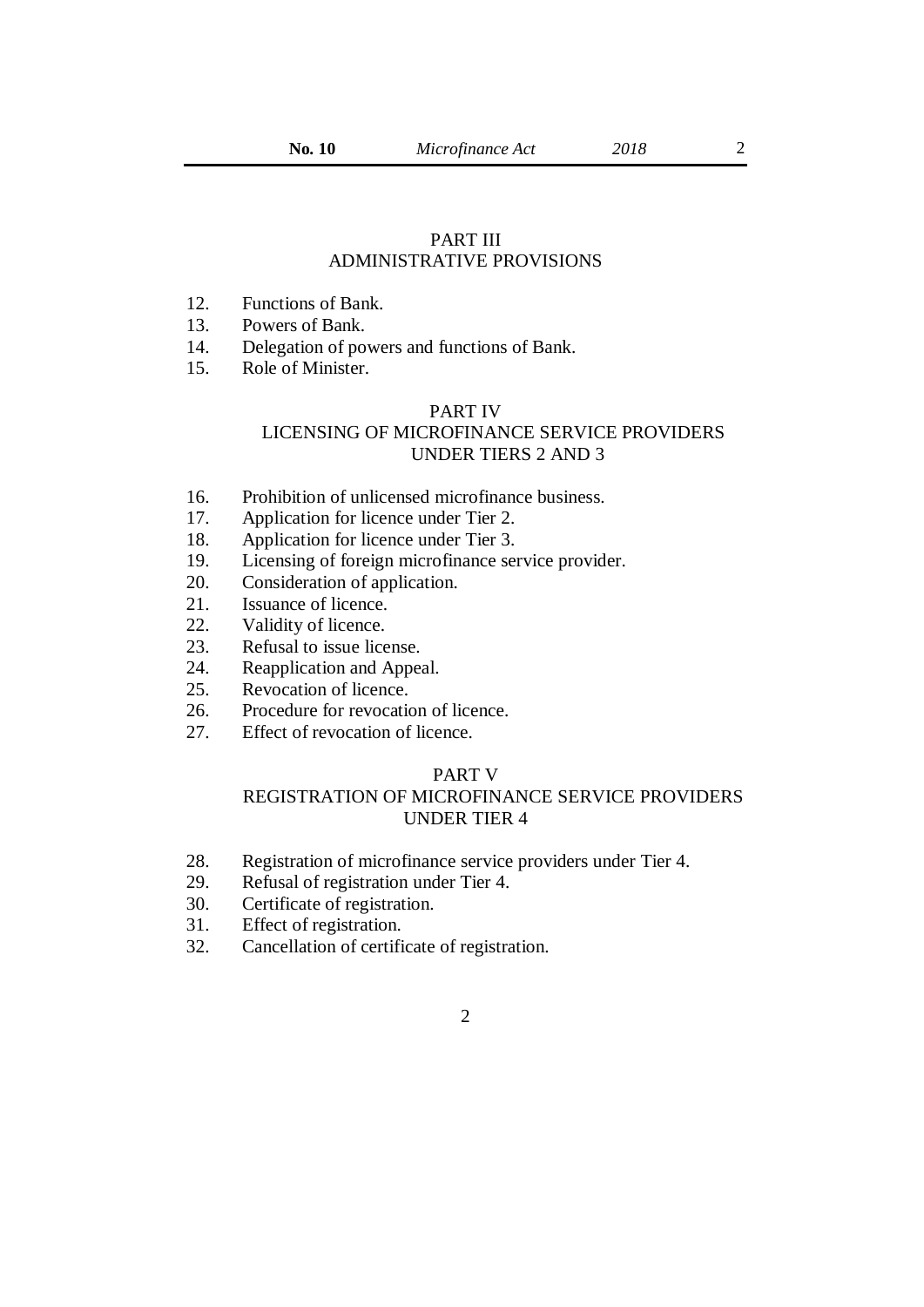# 33. Promotion and empowerment of microfinance service providers.

PART VI

# MANAGEMENT AND SUPERVISION OF MICROFINANCE SERVICE PROVIDERS

## *(a) Management of Microfinance Service Providers*

- 34. Management of microfinance business.
- 35. Management and take-over.
- 36. Prohibited and permissible activities.
- 37. Payment of dividends or interests.
- 38. Books of accounts and other records.
- 39. Preparation of accounts.
- 40. Audit of accounts.
- 41. Appointment of internal auditor.
- 42. Disclosure of financial statements.
- 43. Sharing of credit information.

#### *(b) Supervision of Microfinance Service Providers*

- 44. Submission of periodic reports.
- 45. Access to information.
- 46. Confidentiality.
- 47. Inspection of microfinance business.
- 48. Monitoring of microfinance business under Tier 4.
- 49. Compliance with Cap. 423.

## PART VII MICROFINANCE CONSUMER PROTECTION

- 50. Consumer protection principles.
- 51. Debts collection and recovery.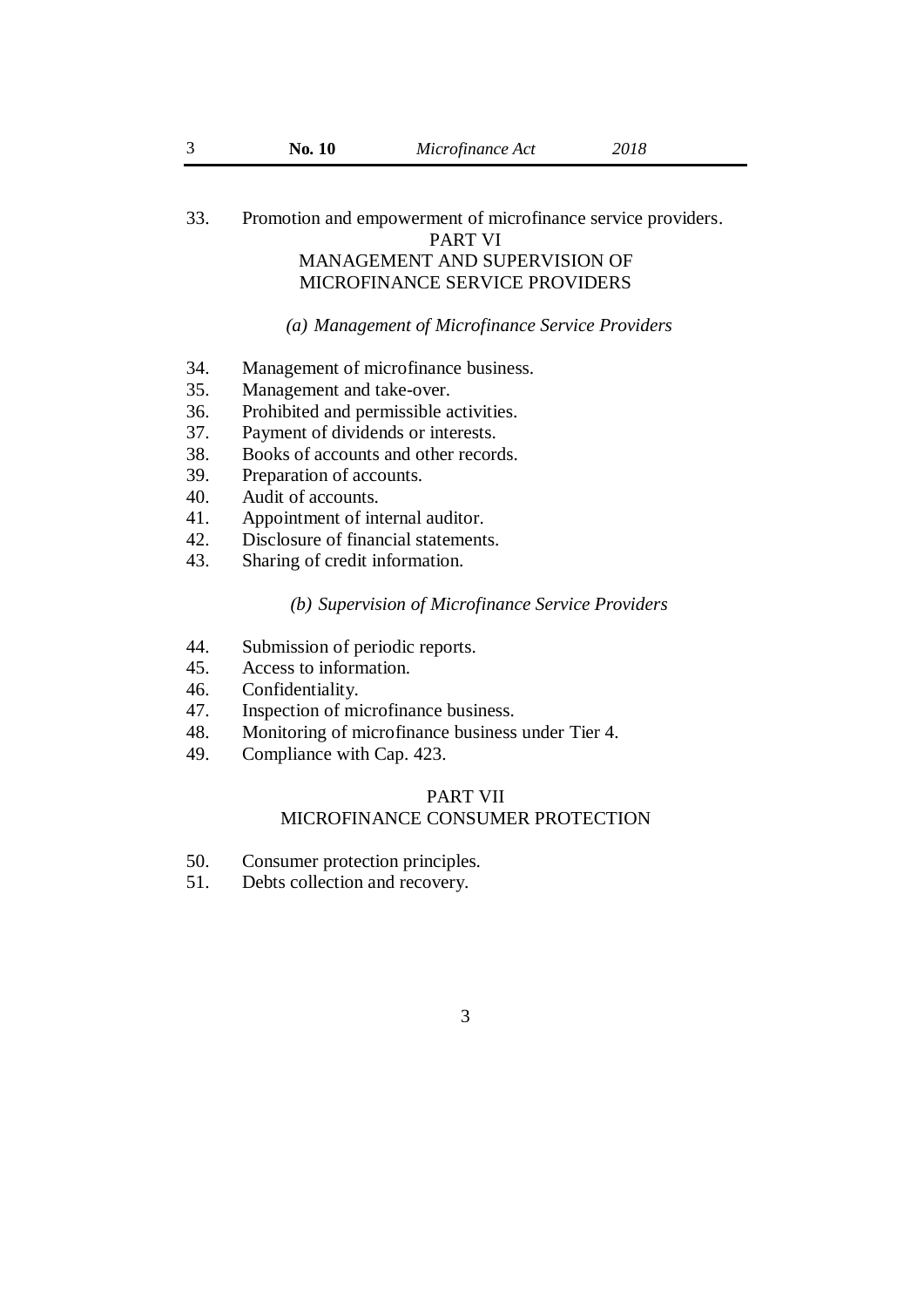4

## PART VIII OFFENCES AND PENALTIES

- 52. General penalty.
- 53. Compounding of offences.

# PART IX GENERAL PROVISIONS

- 54. Register of Microfinance service providers.
- 55. Publication of microfinance service providers.
- 56. Protection for acts done in good faith.
- 57. Transitional provision.
- 58. Local content.
- 59. Liability for acts of bodies of persons.
- 60. Regulations.
- 61. Disapplication of certain provisions to Tier 4.

## PART X

# CONSEQUENTIAL AMENDMENTS

## *(a) Sub Part I*

# AMENDMENT OF THE BANKING AND FINANCIAL INSTITUTIONS ACT, (CAP.342)

62. Construction.

63. Amendment of long title.

64. Amendment of section 2.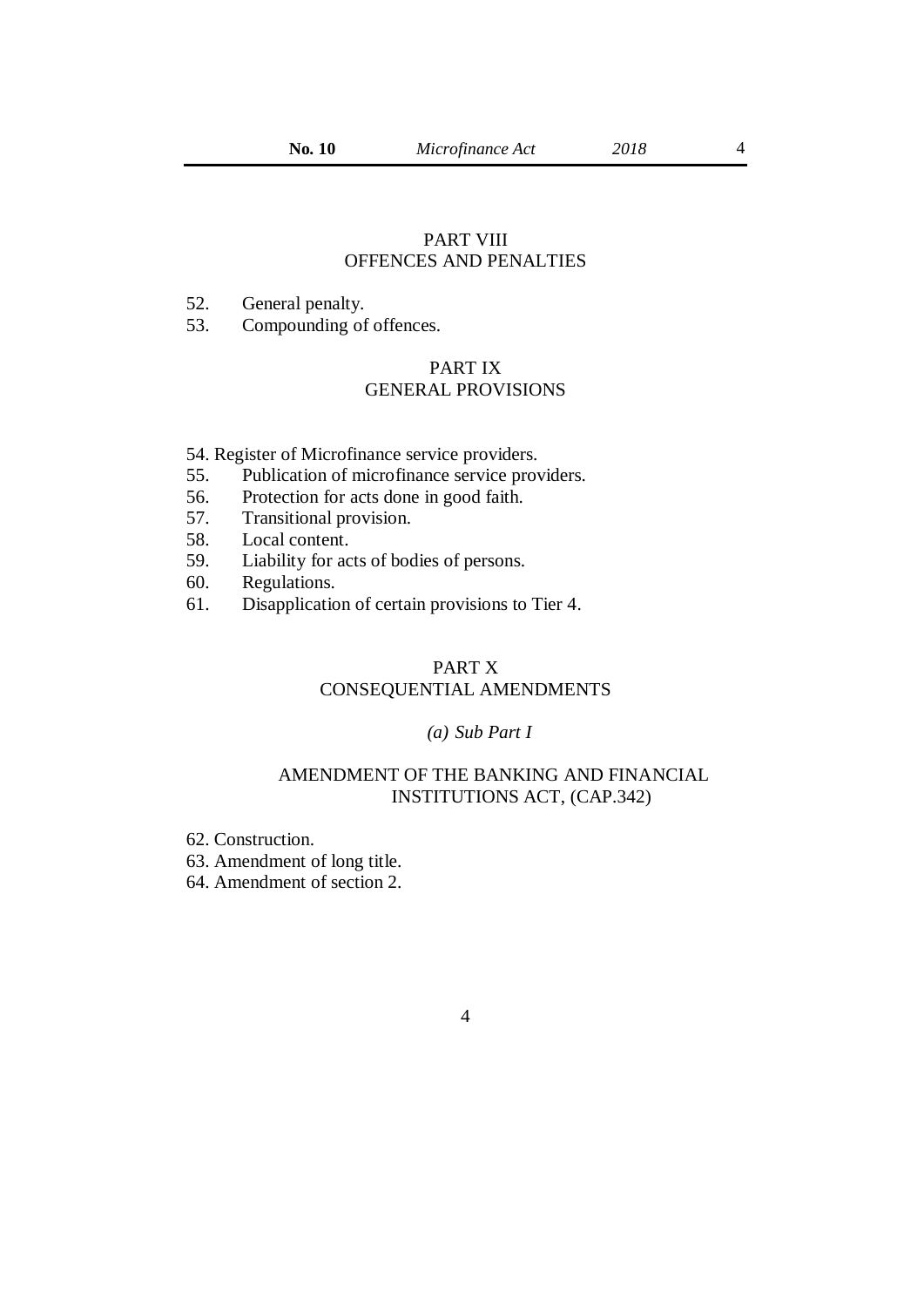# *(b) Sub Part II*

# AMENDMENT OF BANK OF TANZANIA ACT, (CAP. 197)

65. Construction.

66. Amendment of section 5.

# *(c) Sub Part III*

# AMENDMENT OF THE COOPERATIVE SOCIETIES ACT, (CAP.211)

67. Construction.

68. Amendment of section 141.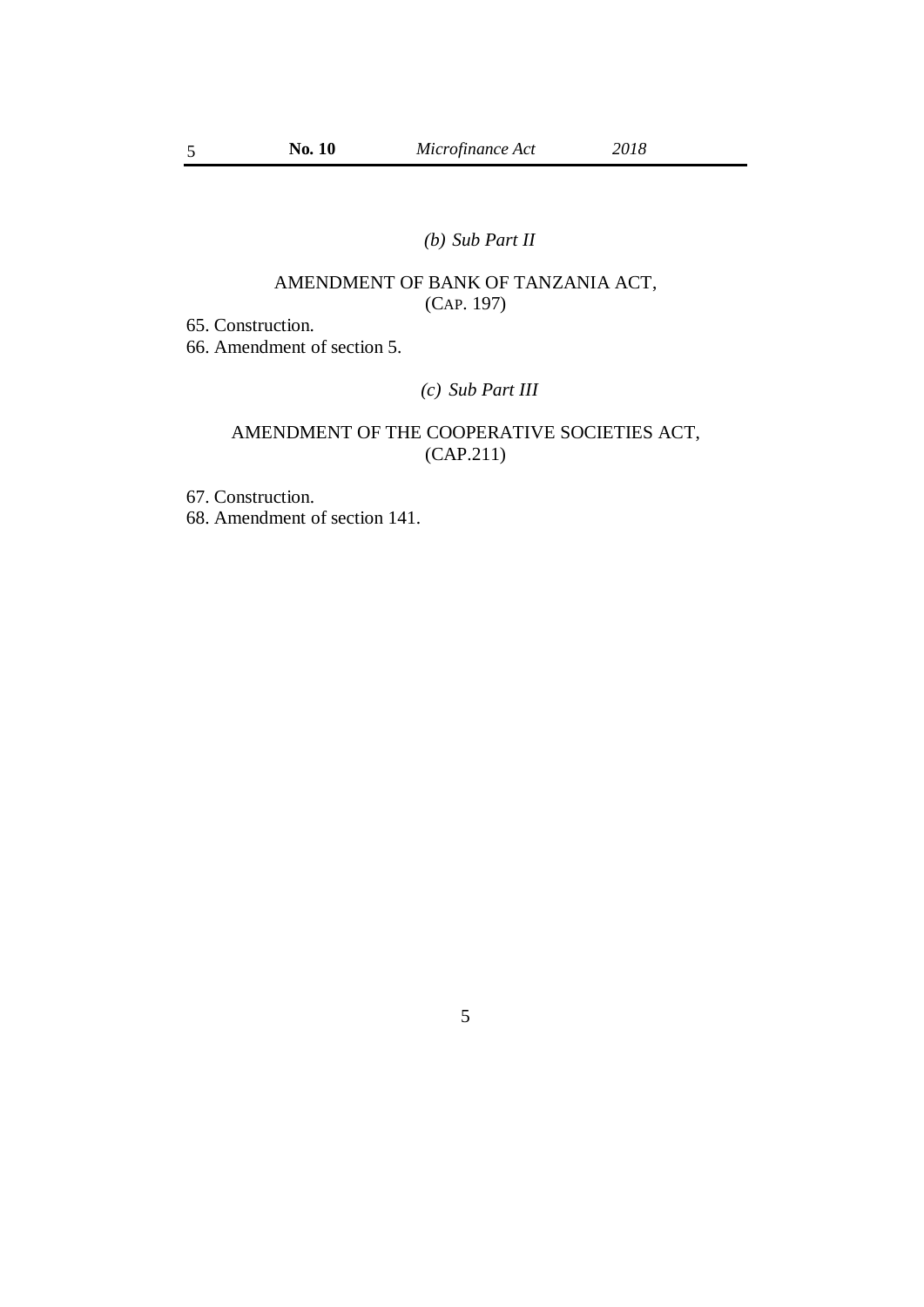## THE UNITED REPUBLIC OF TANZANIA



#### **NO. 10 OF 2018**

I ASSENT

JOHN POMBE JOSEPH MAGUFULI *President*

 $[21<sup>st</sup> November, 2018]$ 

# **An Act to provide for the licensing, regulation and supervision of microfinance business; and to make provisions for related matters.**

**ENACTED** by Parliament of the United Republic of Tanzania.

# **PART I PRELIMINARY PROVISIONS**

| Short title and<br>commencement | <b>1.</b> This Act may be cited as the Microfinance Act,<br>2018 and shall come into operation on such date as the<br>Minister may, by notice published in the <i>Gazette</i> , appoint. |
|---------------------------------|------------------------------------------------------------------------------------------------------------------------------------------------------------------------------------------|
| Application                     | 2. This Act shall apply to Mainland Tanzania.                                                                                                                                            |
| Interpretation                  | 3. In this Act, unless the context otherwise<br>requires-                                                                                                                                |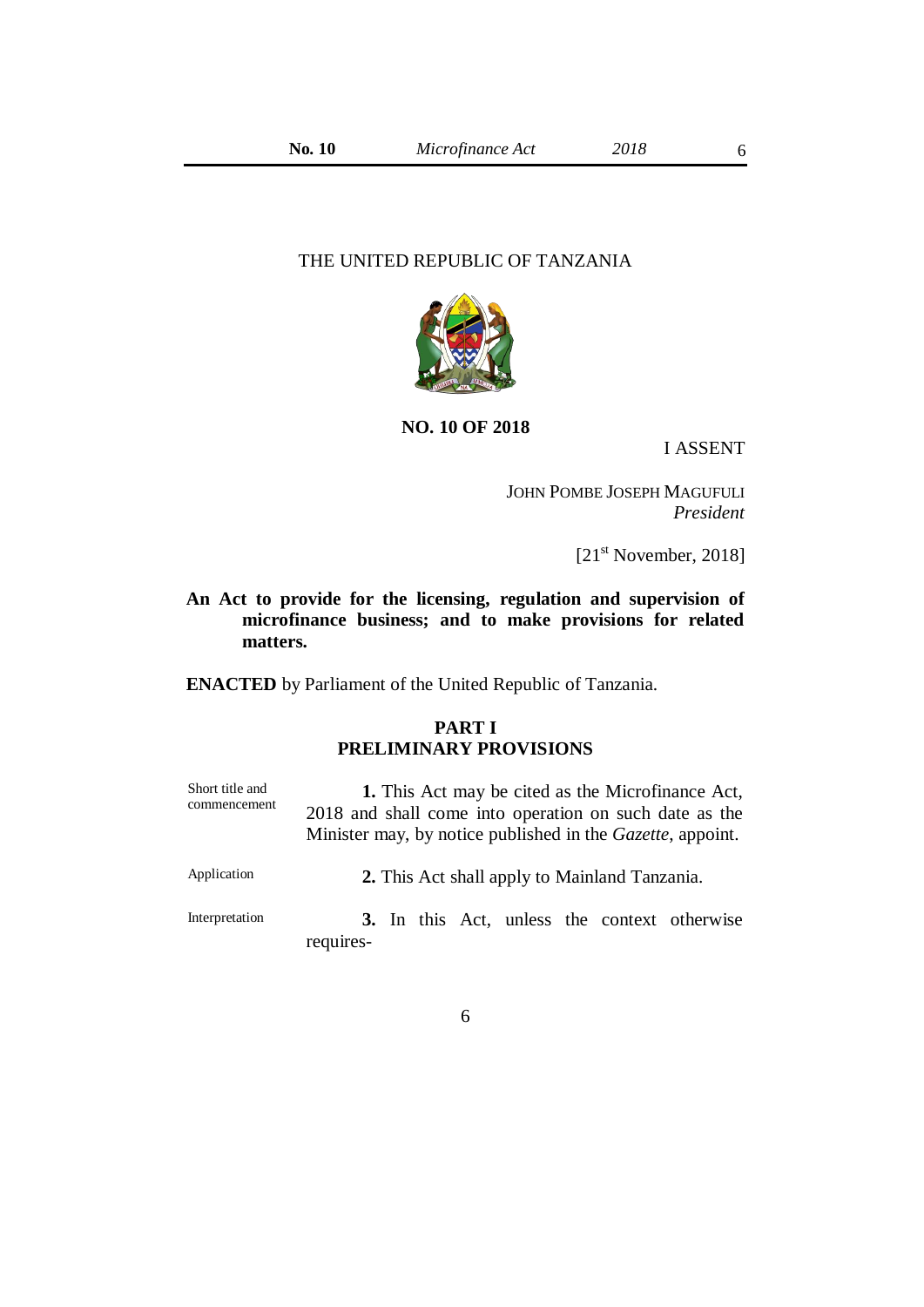"Bank" means the Bank of Tanzania;

- "Community microfinance group" means group collectively formed and managed by members and registered under this Act to undertake microfinance business including mobilization of savings from its members and provision of loans to its members but does not include:-
	- (a) community self help groups formed for safetynet purposes and socio-economic welfare of members and which do not receive savings and provide loans to its members for the purpose of undertaking microfinance business;
	- (b) special interest groups, clubs and associations collecting financial contributions from members or receiving charity donation formed and registered under the Societies Act for enhancement of their economic social welfare but does not undertake microfinance business; and
		- (c) groups occasionally formed for the purpose of receiving donations or fund raising for religion purposes or social events including marriages or other customary family related affairs by individuals or groups;

"credit company" means a company duly incorporated under the Companies Act and licensed to undertake microfinance business under this Act;

- "credit reference bureau" means an entity specialized in collecting and sale of credit performance information for individuals and entities.
- "Commission" means the Tanzania Cooperative Development Commission established under the Cooperative Societies Act;

"commodity microfinance" means the undertaking of microfinance business in the form of commodity;

Cap.337

Cap. 212

Cap. 211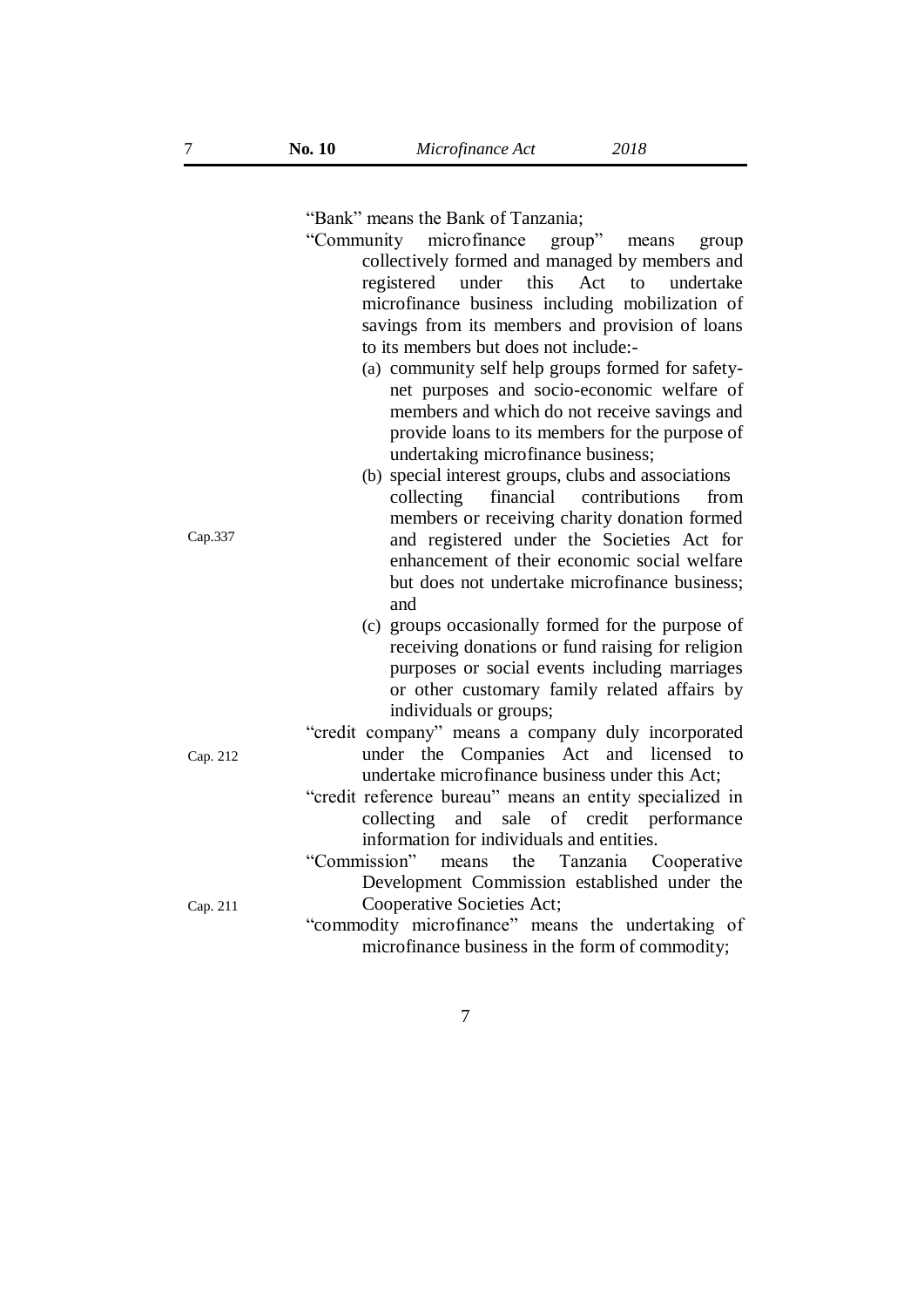- "consumer" means a client or member of a microfinance service provider who acquires or intends to acquire the services of the microfinance service provider;
- "Delegated Authority" means a public institution delegated by the Bank the mandate to execute the functions and powers of the Bank under this Act;
- "entity" means a corporation, partnership, trust, association, joint venture, pool, syndicate, sole proprietorship, unincorporated organisation or any other form of undertaking that is not specifically listed herein but that is commonly recognised as an entity; and, includes any Government or government agency or institution;
- "financial organisation" means an organisation duly incorporated or registered under relevant laws and which is licensed to undertake microfinance business in accordance with this Act;
- "foreign owned microfinance service provider" means a microfinance service provider incorporated in Tanzania and whose majority owners or shareholders are foreigners;
- "individual money lender" means a person licensed to undertake microfinance business of lending money to individuals in accordance with the provisions of this Act;
- "microfinance business" means the deposit and nondeposit taking business and includes the activities stipulated under section 4;
- "micro leasing" means finance leasing operations where the average value of the asset in the portfolio is up to ten million Tanzanian shillings and the leasing term does not exceed twenty four months;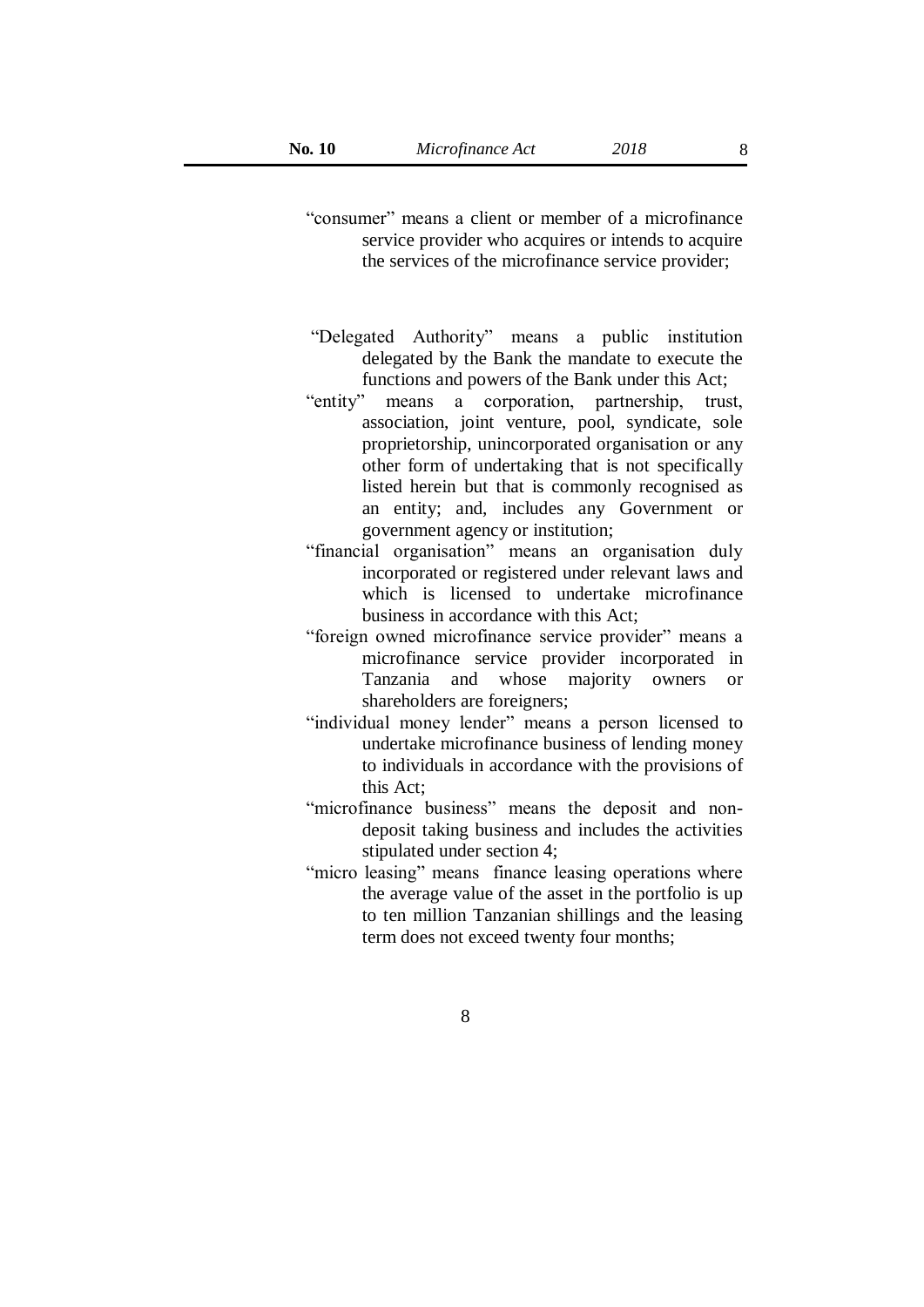| Microfinance Act |  |
|------------------|--|
|                  |  |

| Cap 394                                          | "microloan" means a loan provided to small enterprises,<br>household and individuals as determined in the<br>regulations;<br>"micro insurance" has the meaning ascribed to it under the<br>Insurance Act;<br>"microfinance service provider" means an entity or a<br>person registered or licenced to undertake<br>microfinance business under this Act including |  |
|--------------------------------------------------|-------------------------------------------------------------------------------------------------------------------------------------------------------------------------------------------------------------------------------------------------------------------------------------------------------------------------------------------------------------------|--|
|                                                  | deposit and non-deposit taking microfinance<br>service providers as classified under section 5;<br>"Minister" means the Minister responsible for finance;                                                                                                                                                                                                         |  |
| Cap. 423                                         | "money laundering" has the meaning ascribed to it under<br>the Anti Money Laundering Act;<br>"place of business" means a branch, office, agency or<br>mobile unit of a microfinance service provider<br>open to the public;                                                                                                                                       |  |
|                                                  | "Register" means a register of microfinance service                                                                                                                                                                                                                                                                                                               |  |
|                                                  | providers referred to under section 54;<br>"SACCOS" has the meaning ascribed to it under the                                                                                                                                                                                                                                                                      |  |
| Cap 211                                          | Cooperative Societies Act.                                                                                                                                                                                                                                                                                                                                        |  |
| <b>PART II</b><br>MICROFINANCE SERVICE PROVIDERS |                                                                                                                                                                                                                                                                                                                                                                   |  |
| Microfinance<br>business                         | $4-(1)$ The microfinance business shall<br>he<br>undertaken by microfinance service providers which are -<br>(a) established in terms of their respective laws<br>and recognized under this Act; and<br>(b) established and recognized under this Act.                                                                                                            |  |
|                                                  | (2) The microfinance service providers under sub-<br>section (1) shall undertake microfinance business in<br>accordance with the provisions of this Act.                                                                                                                                                                                                          |  |

(3) Without prejudice to the generality of sub section (2), the microfinance business undertaken under this Act shall include-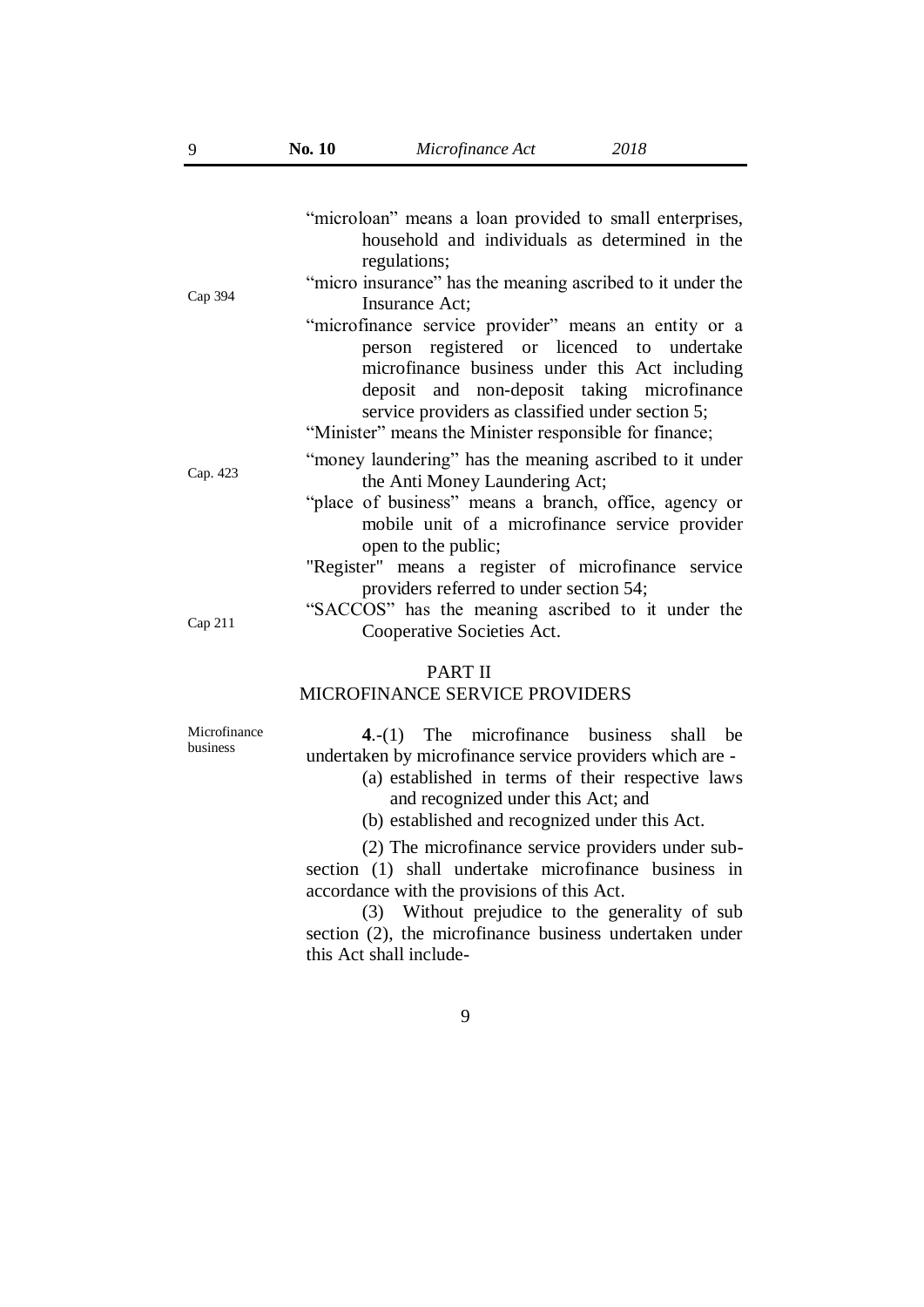10

(a) receiving money, by way of deposits or interest on deposits or borrowing and which is lent to members or clients; (b) accepting savings and providing loans or other credit facilities to micro or small enterprises and low income households or individuals; (c) providing micro credit, micro savings, microinsurance, micro-leasing, micro-pension and micro-housing finance; (d) transfer and payment services, including digital microfinance services; (e) undertaking commodity microfinance business including provision of commodity loans; (f) providing financial education; and (g) any other related service as may be prescribed in the regulations. **5**.-(1) For the purpose of this Act, there shall be four tiers of microfinance service providers as follows: (a) Tier 1, shall comprise of deposit taking microfinance service institutions; (b) Tier 2, shall comprise of non-deposit taking microfinance service providers such as individual money lenders; (c) Tier 3, shall comprise of SACCOS; and (d) Tier 4 shall comprise of community microfinance groups. Cap. 342 (2) Deposit taking microfinance institutions under sub-clause 1(a) shall be regulated in accordance with the Banking and Financial Institutions Act.

> **6**.-(1) Each microfinance service provider shall have a place or places of business with proper address for carrying out its microfinance business.

> > (2) Subject to this section, a microfinance service

Categorization of microfinance service providers

Place of business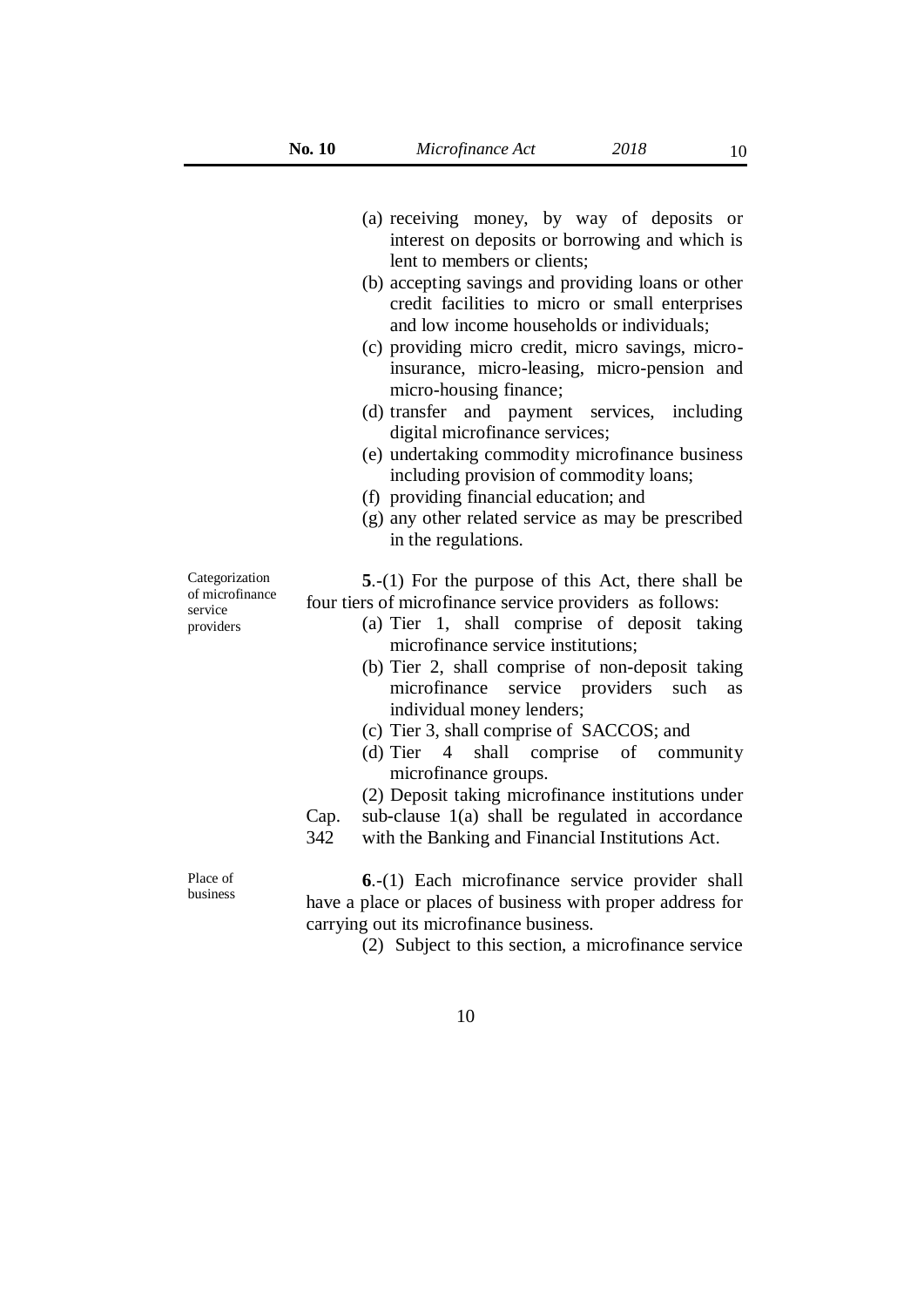provider shall not open or close a place of business without the prior approval of the Bank or Delegated Authority.

(3) A microfinance service provider which fails to comply with the requirements of this section, commits an offence.

Governance of microfinance service providers

**7**.-(1) The governance of the microfinance service providers shall be as provided for in their respective establishing laws or constitutions.

(2) Notwithstanding subsection (1), the Bank or Delegated Authority may, if it is satisfied that the operations of a microfinance service provider is not in compatible with microfinance business, issue general or specific directives to the microfinance service provider regarding its operations and such directives shall be complied.

**8**. A microfinance service provider shall, for the purposes of undertaking microfinance business, be accountable to the Bank, Delegated Authority or any other authority in accordance with the applicable laws.

Minimum capital requirements

Minimum liquid assets

Accountability of microfinance service providers

> **9**. A microfinance service provider who undertakes microfinance business under this Act shall comply with the minimum capital requirements prescribed in the regulations.

> **10**.-(1) A microfinance service provider shall maintain such minimum holding of liquid assets as may be prescribed in the regulations.

> (2) For the purposes of this section, "liquid assets" means-

> > (a) notes and coins which are legal tender in the United Republic;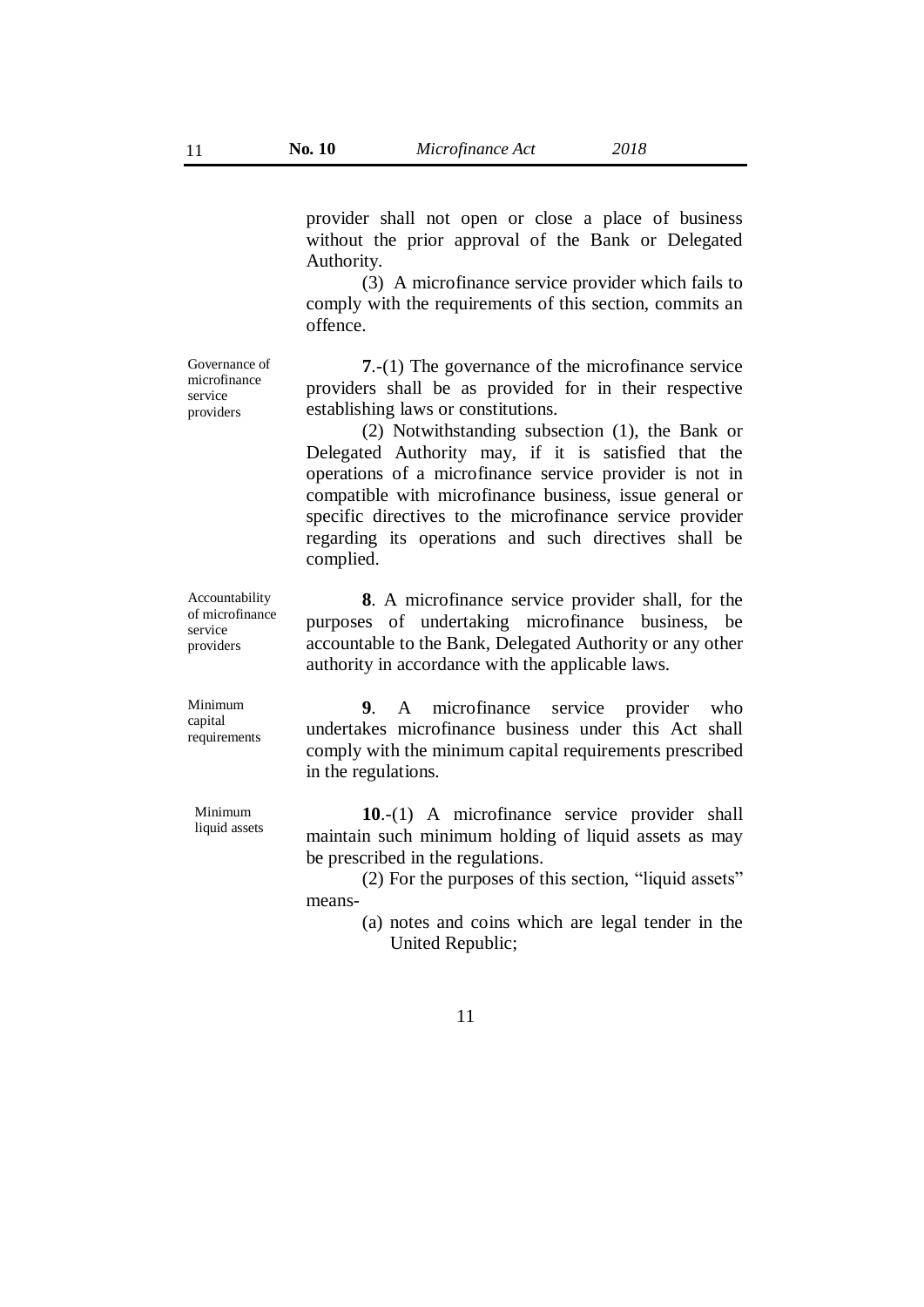- (b) balances held at banks or microfinance service providers;
- (c) treasury bills and bonds which are freely marketable and re-discountable at the Bank; or
- (d) such other assets as the Bank or Delegated Authority may specify.

Transformation of microfinance service providers

**11**.-(1) Any microfinance service provider may, upon application and attaining the required criteria prescribed in the regulations, transform from its respective Tier to another Tier.

(2) Where a microfinance service provider transforms to another tier, such microfinance service provider shall be regulated in accordance with the laws governing the respective tier and this Act.

(3) For the purposes of this section, the criteria for transformation of a microfinance service provider shall include-

- (a) minimum capital requirement for transformation;
- (b) number of members and customers that qualifies for transformation;
- (c) nature of microfinance service business that may transform; and
- (d) any other relevant criteria prescribed in the regulations.

(4) Notwithstanding the provisions of this section, the Bank may, prior to directing transformation of microfinance service provider, conduct an assessment regarding sustainability of microfinance service provider after transformation.

(5) Where upon assessment, the Bank is satisfied that a microfinance service provider meets the criteria for transformation, it may direct transformation of such microfinance service provider upon such terms and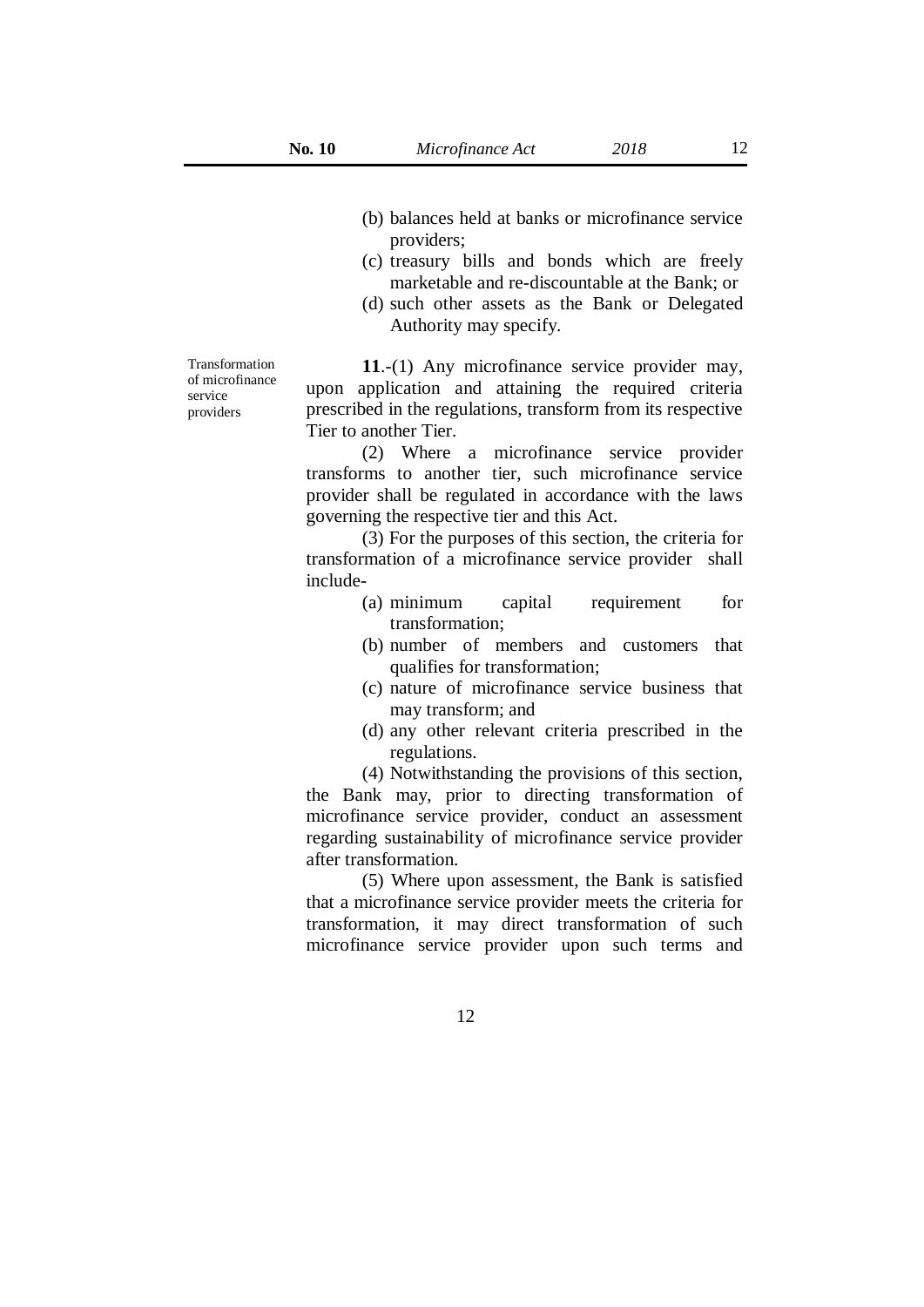conditions as may be prescribed by the Bank.

(6) Where a microfinance service provider without reasonable cause, fails to comply with the directive issued under sub section (5), the Bank shall take such measures as may be appropriate to ensure compliance.

## PART III ADMINISTRATIVE PROVISIONS

Functions of Bank

**12**.-(1) The Bank shall be responsible to oversee and monitor microfinance service providers operating or undertaking microfinance business in terms of this Act.

(2) Subject to subsection (1) the functions of the Bank shall be to regulate and supervise the operations of microfinance business in accordance with this Act and other relevant laws.

(3) Without prejudice to the generality of sub sections (1) and (2), the Bank shall in particular-

- (a) issue licence to qualified microfinance service providers in accordance with this Act;
- (b) advise and report to the Minister on matters relating to microfinance business;
- (c) develop and manage database for microfinance service providers;
- (d) inspect, monitor and evaluate the performance of microfinance business;
- (e) issue circulars and guidelines for microfinance services providers;
- (f) assess and issue approvals for transformation of microfinance service providers;
- (g) ensure proper management of complaints relating to microfinance business;
- (h) ensure protection of consumers of microfinance service providers including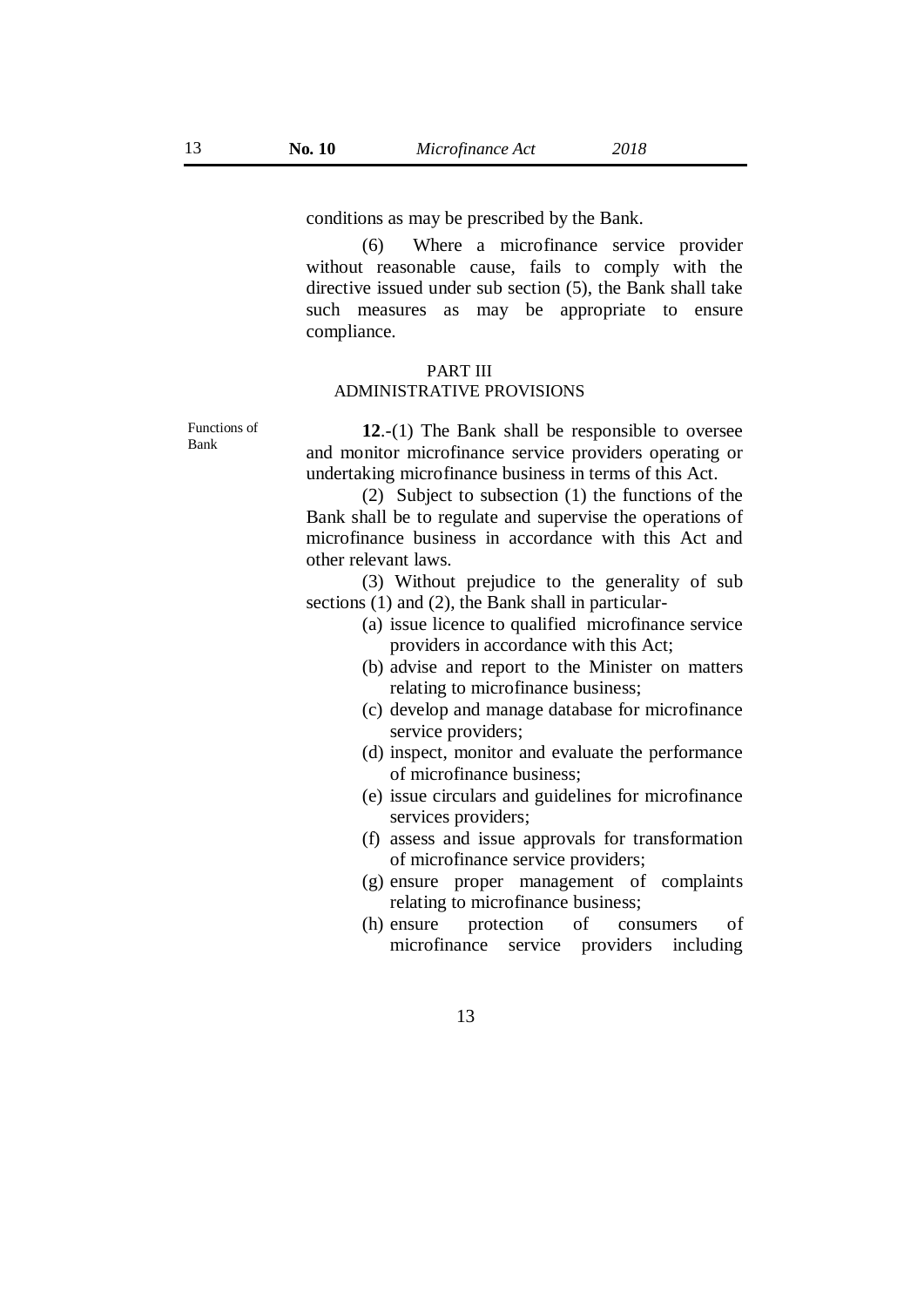sanctioning usurious lending practices;

- (i) ensure that credit information relating to microfinance business are collected, disseminated and shared; and
- (j) perform such other functions as may be required for proper regulation and supervision of microfinance business.

**13**. In the performance of its functions under this Act, the Bank shall have power to-

- (a) investigate or inquire into the operations of microfinance service providers;
- (b) inspect and examine books of accounts, records, returns and any other document of microfinance service providers;
- (c) demand for information related to the activities of microfinance service providers;
- (d) instruct on the proper management of microfinance service providers;
- (e) enter at any reasonable time, into any premises of a microfinance service provider or any premises in which it is believed, on reasonable grounds, that books of accounts, records or documents in any form relating to the microfinance service provider's business are kept;
- (f) open or cause to be opened any strong room, safe or other container in which it is suspected, on reasonable grounds, that there are any securities, books of accounts, records or documents of a microfinance service provider;
- (g) require any officer, employee or agent of a microfinance service provider to explain or furnish information or documents concerning

Powers of Bank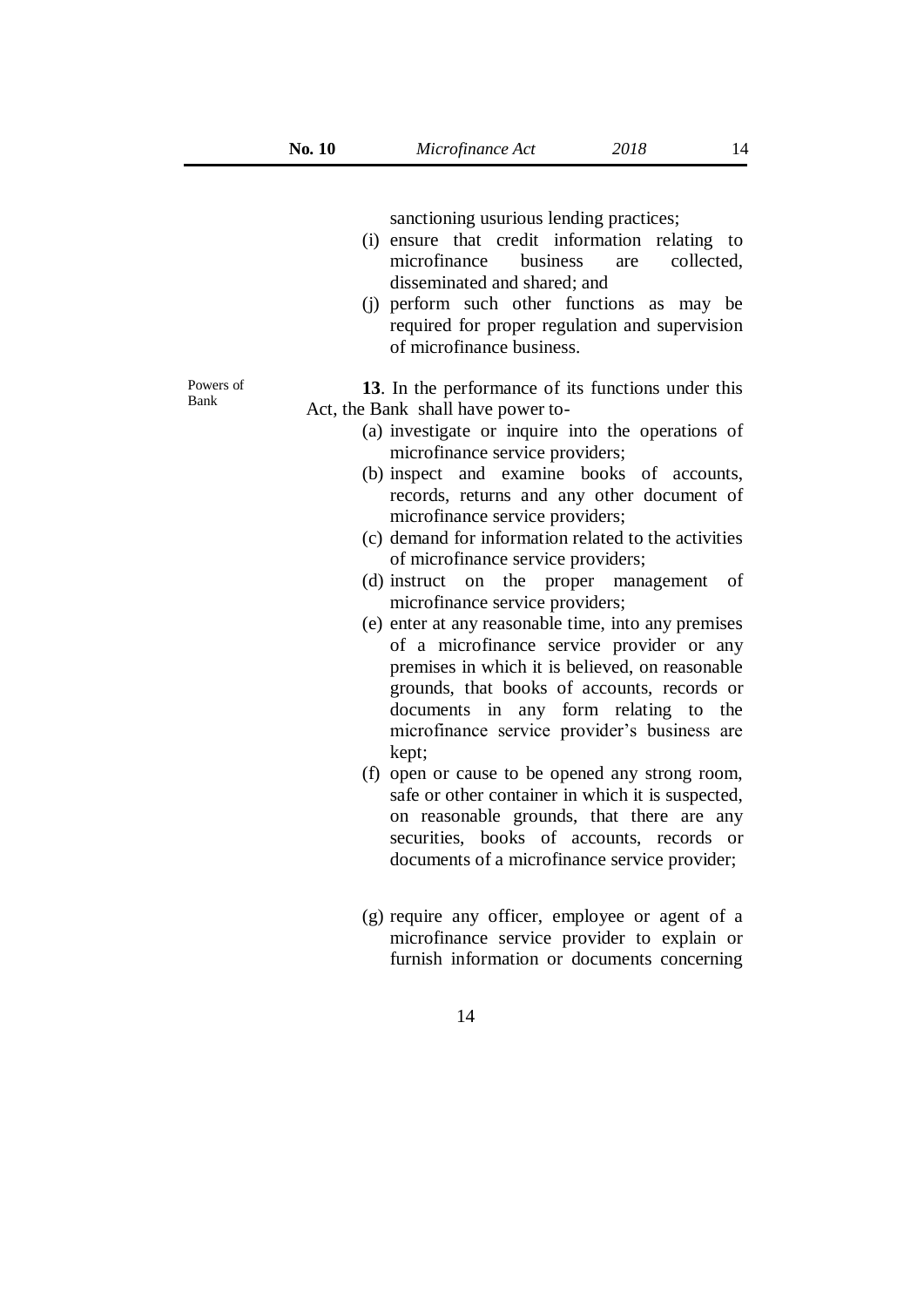the microfinance service provider's management or activities; and

(h) exercise such powers as may be necessary for the better performance of its functions under this Act.

Delegation of powers and functions of Bank

**14**.-(1) For the better carrying out of its regulatory and supervisory functions and powers under this Act and subject to such conditions and procedures as the Bank may specifically prescribe, the Bank may, by notice published in the *Gazette*, delegate any of its functions or powers:

- (a) in the case of functions and powers relating to microfinance service providers in Tier 3, to the Commission; and
- (b) in the case of functions and powers relating to microfinance service providers in Tier 4, to the local government authorities.

(2) A Delegated Authority under sub section (1) shall exercise such functions and powers in accordance with the conditions, procedures and any other directives issued by the Bank from time to time.

(3) Any power or function delegated under this section, when exercised or performed by a delegated authority, shall be deemed to have been exercised or performed by the Bank.

(4) No delegation made under this section shall prevent the Bank from performing or exercising the powers and functions so delegated.

(5) Notwithstanding subsection (1), unless otherwise approved by the Minister, the Bank shall not delegate its functions and powers relating to regulation and supervision of microfinance service providers in Tier 2.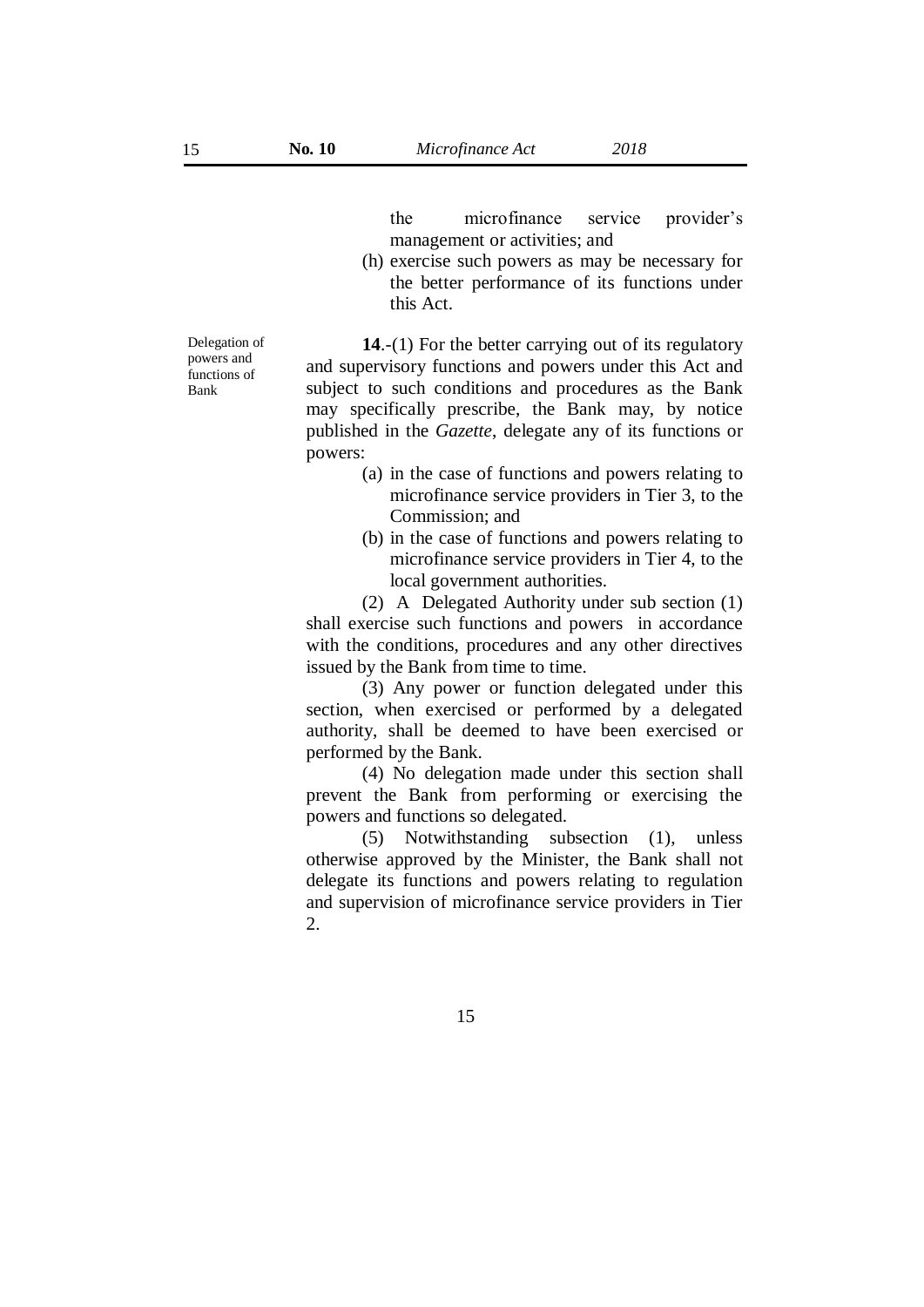| Caps 287 and<br>288 | (6) For the purposes of this section, the term "local"<br>authority" has the meaning ascribed to it<br>government<br>under the Local Government (District Authorities) Act<br>and the Local Government (Urban Authorities) Act.                                                                                                                                                                                                                                                                                                                                                                                                                                                                                                                                                                                                                                                                                                                                                                                                                                                                                                                                                                                                                                                                                                    |
|---------------------|------------------------------------------------------------------------------------------------------------------------------------------------------------------------------------------------------------------------------------------------------------------------------------------------------------------------------------------------------------------------------------------------------------------------------------------------------------------------------------------------------------------------------------------------------------------------------------------------------------------------------------------------------------------------------------------------------------------------------------------------------------------------------------------------------------------------------------------------------------------------------------------------------------------------------------------------------------------------------------------------------------------------------------------------------------------------------------------------------------------------------------------------------------------------------------------------------------------------------------------------------------------------------------------------------------------------------------|
| Role of<br>Minister | 15.-(1) The Minister shall, for the purpose of<br>ensuring conducive policy environment<br>for<br>the<br>microfinance business, formulate policy matters<br>and<br>supervise implementation of microfinance policy.<br>$(2)$ For the purpose of sub-section $(1)$ , the Minister<br>shall-<br>(a) enhance enabling environment to support<br>microfinance business;<br>(b) ensure sustainability of microfinance business;<br>directives to the<br>Bank<br>$(c)$ issue<br>on<br>the<br>implementation of the policy relating to<br>microfinance business;<br>(d) ensure promotion of microfinance business,<br>transparency and accountability; and<br>(e) perform any other role for better carrying out<br>of the provisions of this Act.<br>(3) In performing his role under this Act, the<br>Minister may, after consultation with relevant Ministers,<br>require or demand information or documents relating to<br>microfinance business from Ministries, institutions or<br>office and such Ministry, institutions or office shall be<br>obliged to comply.<br>(4) The Minister may, in consultation with the<br>Minister responsible for cooperatives or, as the case may<br>be, the Minister responsible for local government<br>authorities, make regulations for the better carrying out of<br>his roles under this Act. |
|                     | 16                                                                                                                                                                                                                                                                                                                                                                                                                                                                                                                                                                                                                                                                                                                                                                                                                                                                                                                                                                                                                                                                                                                                                                                                                                                                                                                                 |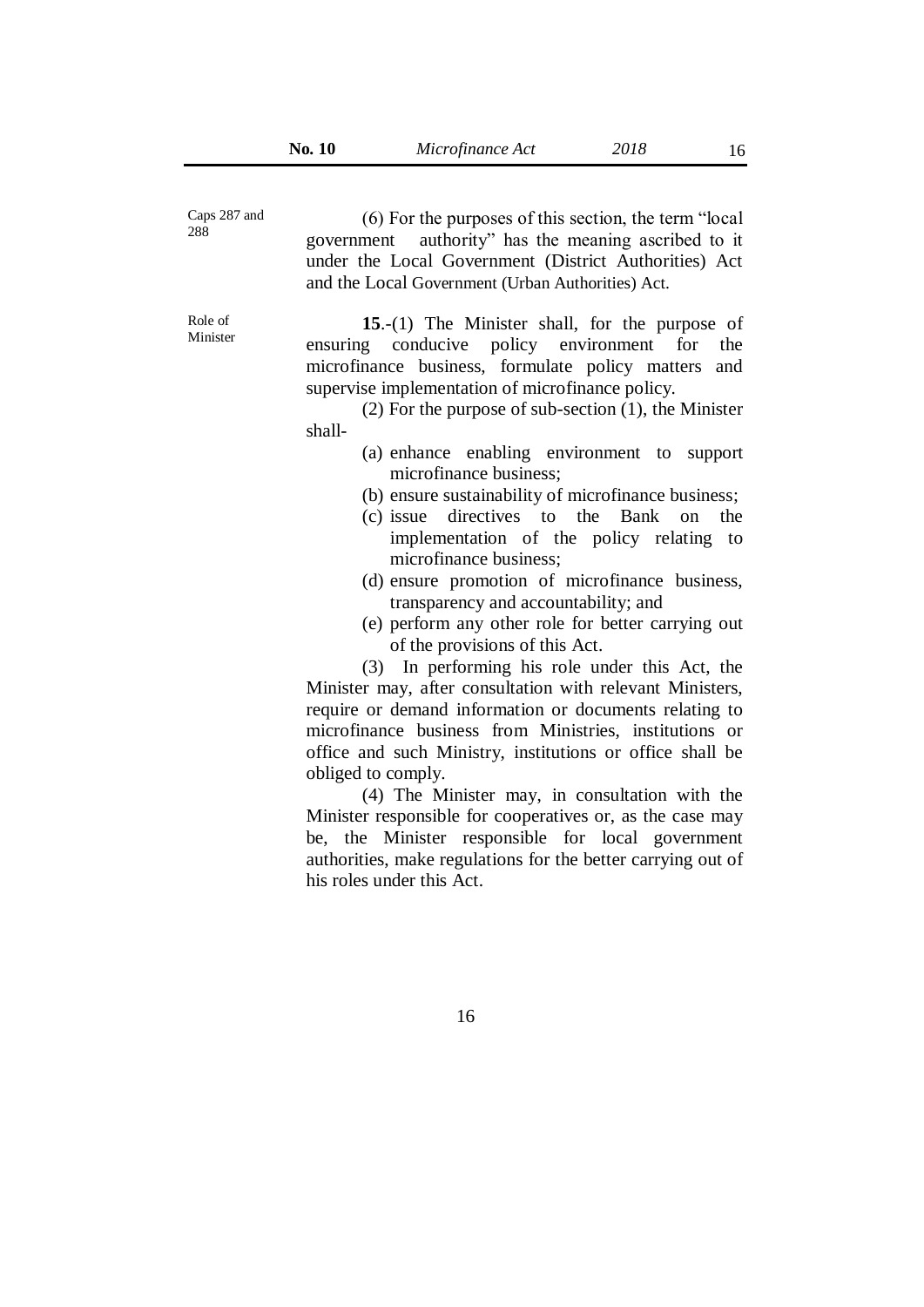#### PART IV

# LICENSING OF MICROFINANCE SERVICE PROVIDERS UNDER TIERS 2 AND 3

Prohibition of unlicensed microfinance business

16.-(1) Without prejudice to the provisions of section 28 of this Act, a person shall not carry out any microfinance business, unless such person is licensed in accordance with the provisions of this Act.

(2) Any person who contravenes provisions of this section commits an offence and shall, upon conviction-

- (a) in the case of the tier 2, be liable to a fine of not less than twenty million shillings but not exceeding one hundred million shillings or to imprisonment for a term of not less than two years but not exceeding five years or to both;
- (b) in the case of the tier 3, be liable to a fine of not less than ten million shillings but not exceeding fifty million shillings or to imprisonment for a term of not less than two years but not exceeding five years or to both.
- (c) In the case of the tier 3, be liable to a fine not less than ten million shillings or to imprisonment for a term of not less than two years but not exceeding five years or to both.

17.-(1) A person who desires to undertake microfinance business under Tier 2 shall apply to the Bank for a license in a manner as prescribed in the regulations.

(2) An application for a licence in respect of Tier 2 shall be submitted to the Bank in the prescribed form as set out in the regulations and shall contain the particulars of the applicant, the microfinance business involved, location or place of business and such other particulars as may be required for that purpose.

Application for licence under Tier 2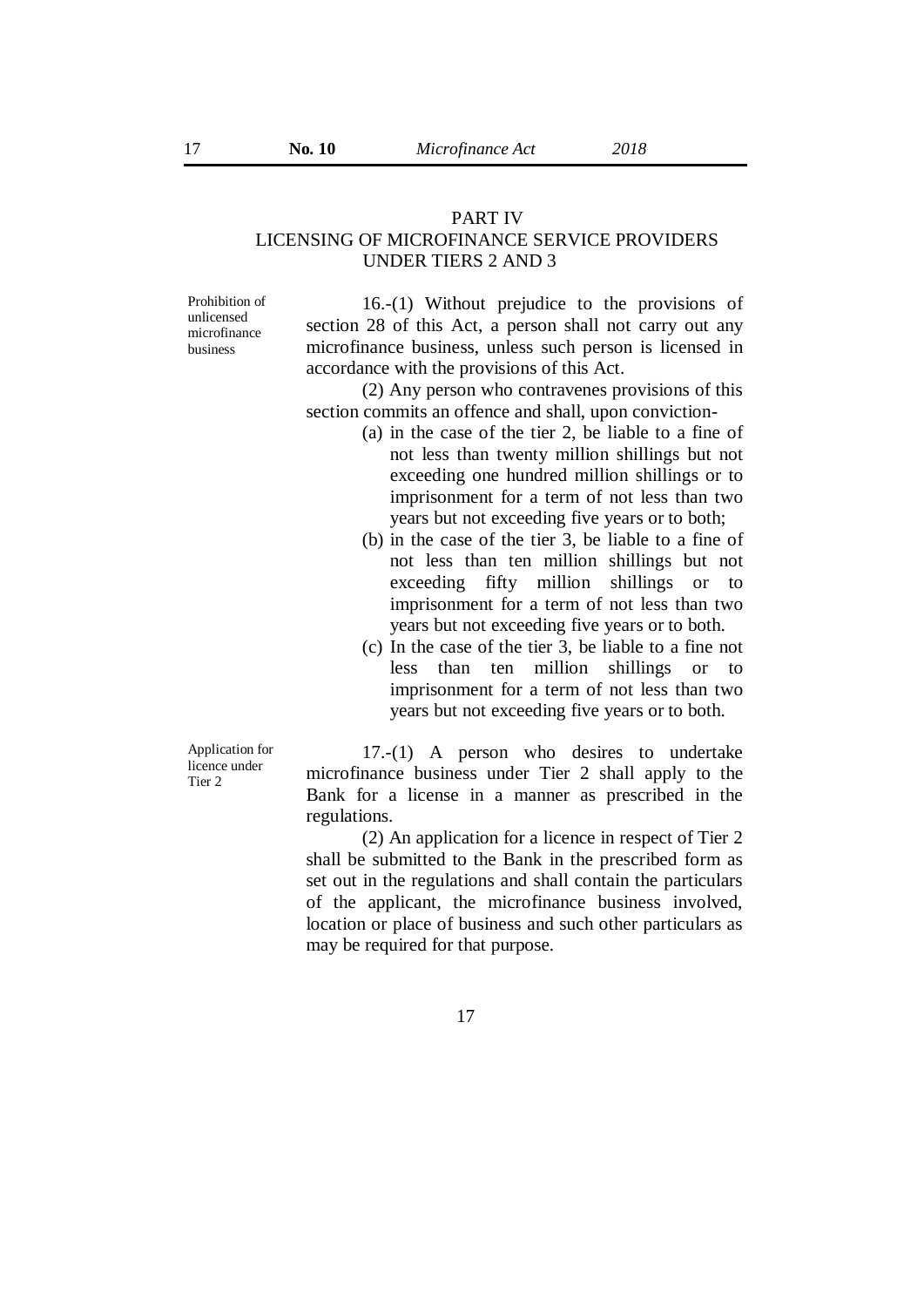(3) The application under subsection (1) shall be accompanied with-

- (a) a certified copy of a certificate of registration or incorporation issued in terms of a relevant law;
- (b) a prescribed nonrefundable application fee; and
- (c) such other information or documents as the Bank may require for the purpose of the application.

(4) The Bank shall make regulations prescribing procedures for application for licence and other matters relating to individual money lenders.

Application for licence under Tier 3

18.-(1) A person who intends to undertake microfinance business under Tier 3 shall apply to the Bank or Delegated Authority for a license in a manner as prescribed in the regulations.

(2) An application for a licence under Tier 3 shall be submitted to the Bank or Delegated Authority in the prescribed form and shall be accompanied with-

- Cap. 211 (a) a certified copy of certificate of registration issued in terms of Cooperative Societies Act;
	- (b) a prescribed nonrefundable application fee; and
	- (c) such other information or documents as the Bank or Delegated Authority may require for the purpose of the application for licensing.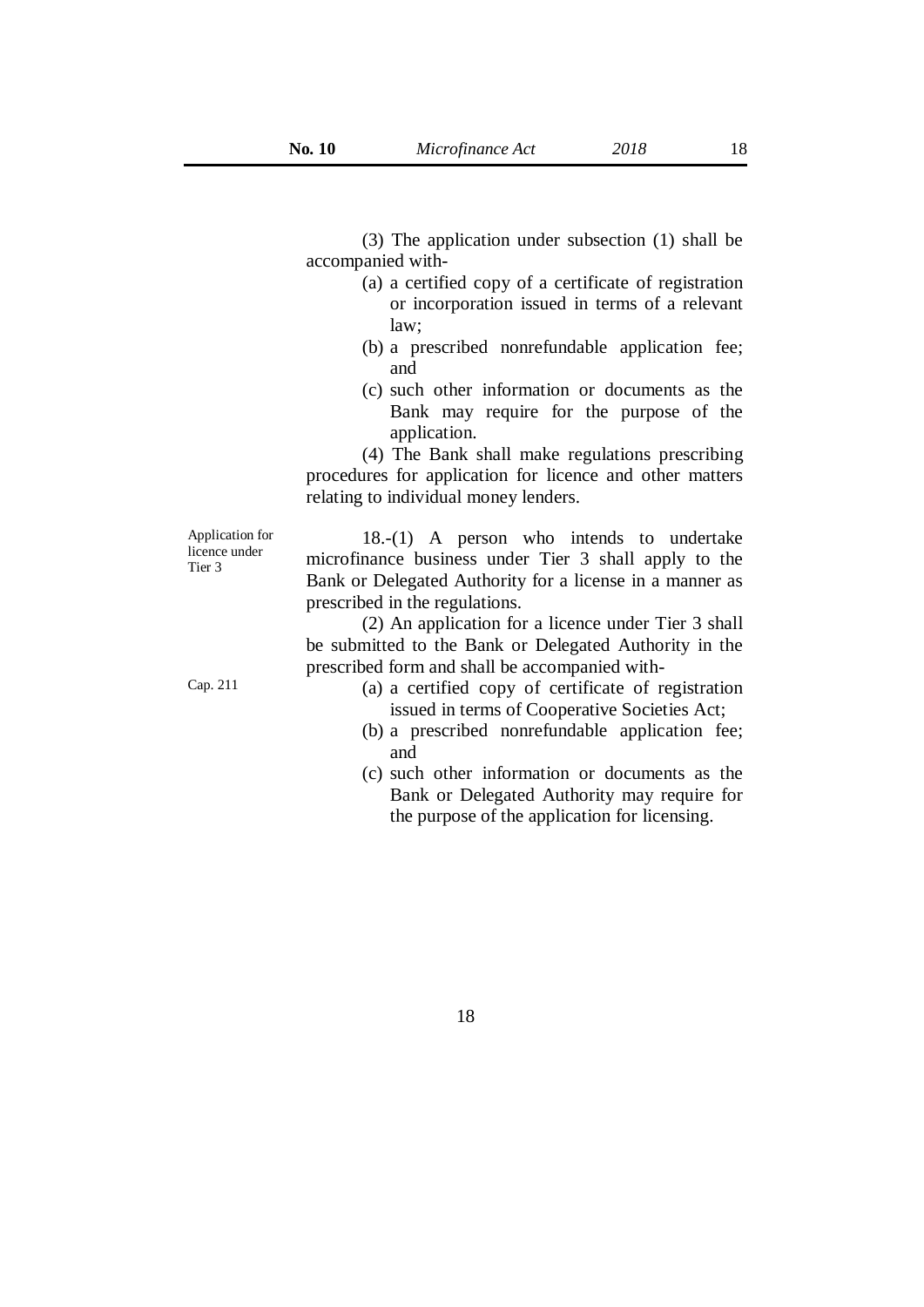| Licencing of<br>foreign<br>microfinance<br>service provider | 19. A foreign owned microfinance service provider<br>which desires to undertake microfinance business shall<br>submit an application for a licence to the Bank.<br>(2) Procedures for application under subsection<br>(1) shall be prescribed in the regulations.<br>(3) Where a foreign owned microfinance service<br>provider undertakes microfinance business in Tanzania,<br>such microfinance service provider shall comply with<br>applicable laws in local content including employment<br>and training of Tanzanians. |
|-------------------------------------------------------------|-------------------------------------------------------------------------------------------------------------------------------------------------------------------------------------------------------------------------------------------------------------------------------------------------------------------------------------------------------------------------------------------------------------------------------------------------------------------------------------------------------------------------------|
| Consideration<br>of application                             | <b>20.</b> Upon receipt of an application under this Act,<br>the Bank or Delegated Authority may, within the period<br>prescribed in the regulations, consider the application to<br>ascertain its compliance with the prescribed requirements.                                                                                                                                                                                                                                                                               |
| Issuance of<br>licence                                      | 21. Where the Bank or Delegated Authority is<br>satisfied that an applicant has met all requirements for<br>license under this Act, the Bank or Delegated Authority<br>shall-<br>(a) issue the license to the applicant upon such<br>terms and conditions as the Bank or Delegated<br>Authority may consider necessary; and<br>(b) register the licensed microfinance service<br>provider in the register.                                                                                                                    |
| Validity of<br>licence                                      | 22. A license issued under this Act shall have<br>effect from the date it is issued and shall be valid unless<br>revoked by the Bank or Delegated Authority.                                                                                                                                                                                                                                                                                                                                                                  |
| Refusal to issue<br>license                                 | 23.-(1) The Bank or Delegated Authority may<br>refuse to issue a licence where-<br>(a) the applicant has failed to meet prescribed<br>terms and conditions for licensing; or                                                                                                                                                                                                                                                                                                                                                  |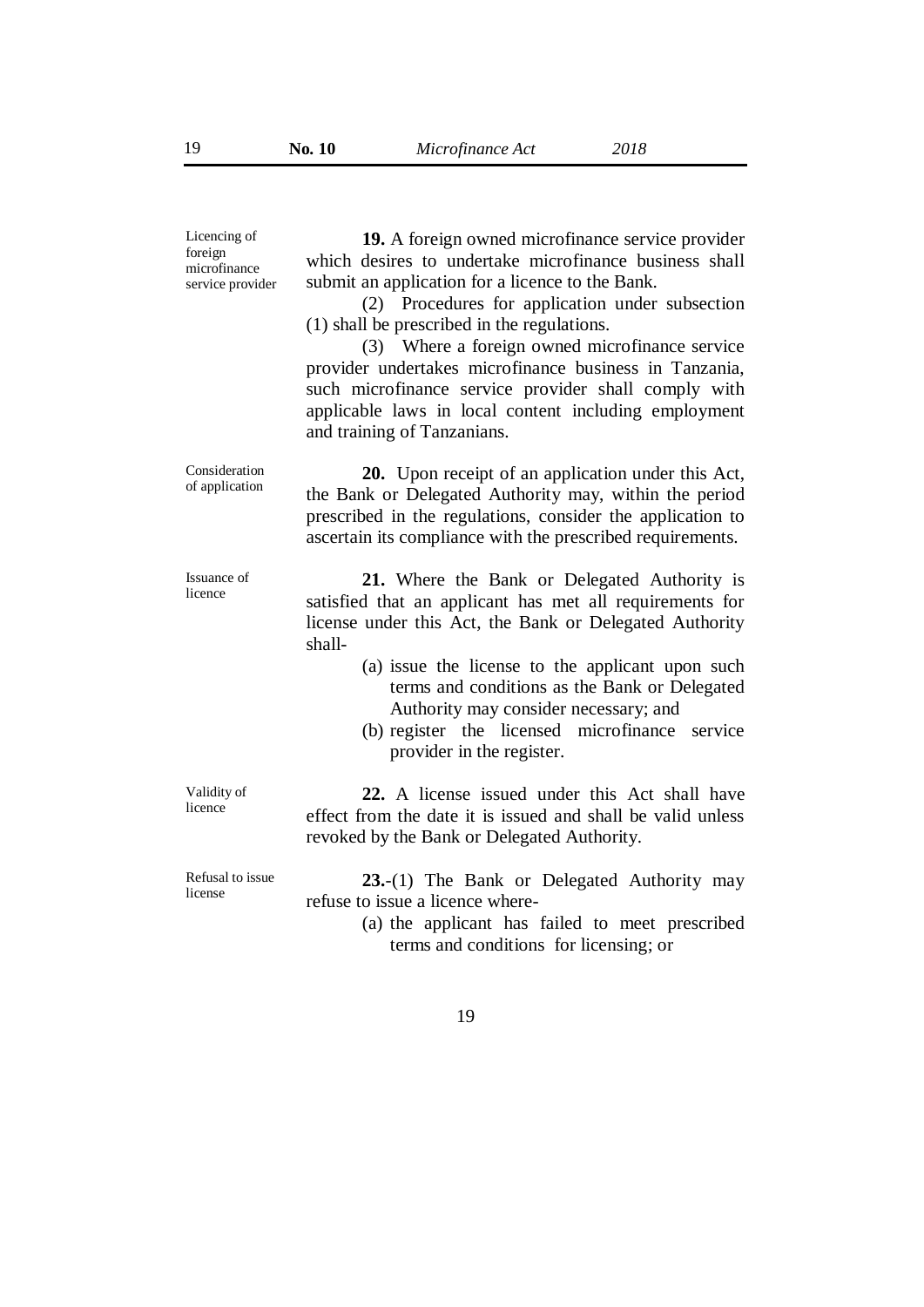(b) the applicant has provided false or misleading information;

(2) Where the Bank or Delegated Authority has refused to issue a licence, it shall within seven days from the date of its decision, notify the applicant in writing stating the reasons for such refusal.

Re-application and appeal

**24.**-(1) An applicant whose application has been refused may reapply, if the deficiencies that formed the basis for refusal of the initial application or subsequent review have been corrected or otherwise addressed.

(2) The applicant who is aggrieved by the decision of the Bank or Delegated Authority under sub section (1) may, within twenty one days from the date of such decision-

- (a) in the case of the Delegated Authority, appeal to the Bank; or
- (b) in the case of the Bank, appeal to the Minister.

(3) A person who is aggrieved by the decision of the Minister under this section, may seek further redress in a court of competent jurisdiction.

Revocation of licence

**25.**-(1) The Bank or Delegated Authority may, by notice to the microfinance service provider, revoke a licence where the microfinance service provider:-

- (a) ceases to carry on microfinance business;
- (b) violates the terms and conditions prescribed in the licence;
- (c) is wound up, liquidated or otherwise dissolved;
- (d) is deregistered under a relevant law; or
- (e) has contravened the provisions of this Act.

(2) The Bank or Delegated Authority shall, within fourteen days of the revocation, cause a name of a microfinance service provider whose licence has been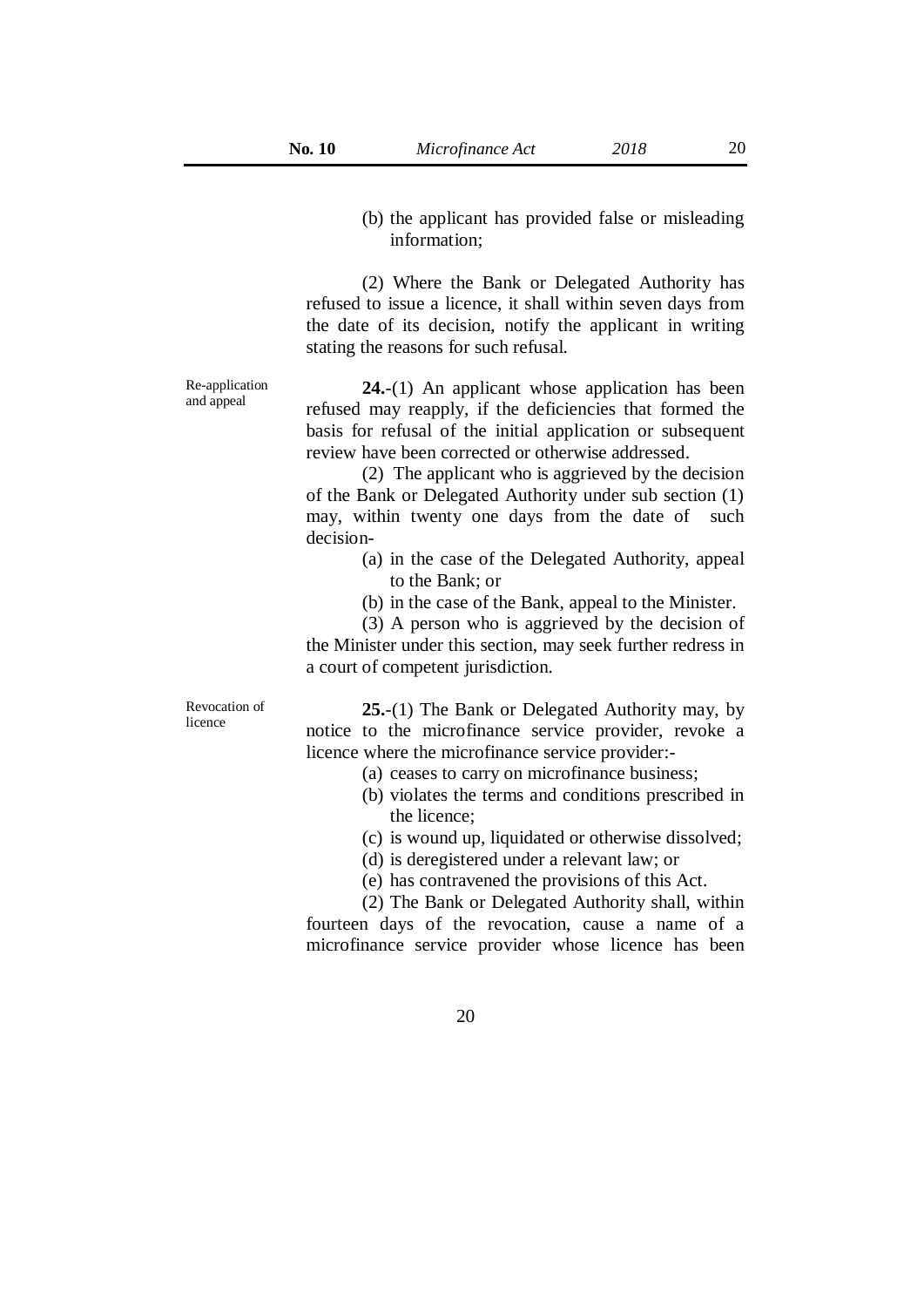revoked to be published in the *Gazette* and in the newspaper of wide public circulation.

Procedure for revocation of licence

**26.**-(1) Where a microfinance service provider is in default of the terms and conditions in respect of which a licence was issued, the Bank or Delegated Authority may serve on the microfinance service provider a default notice in writing specifying the nature of the default and the time within which the default has to be rectified.

(2) Upon receipt of the default notice the holder shall make representation in writing to the Bank or Delegated authority regarding remedy or rectification of default.

(3) Where the Microfinance service provider fails to remedy or rectify the default within the time specified in the default notice or has not made a representation satisfactory to the Bank or Delegated Authority, the Bank or Delegated Authority shall revoke the licence issued and notify in writing the microfinance service provider accordingly.

(4) The microfinance service provider aggrieved by the decision of the Bank or Delegated Authority to revoke the licence, may-

- (a) in the case of a decision made by the Bank appeal to the Minister; and
- (b) in the case of a decision made by Delegated Authority appeal to the Bank.

(5) A person who is aggrieved by the decision of the Minister under this section, may seek further redress in a court of competent jurisdiction.

Effect of revocation of licence

**27.**-(1) Where a licence of the microfinance service provider is revoked in terms of this Act, the Bank or Delegated Authority shall cause to be removed the name of the microfinance service provider from the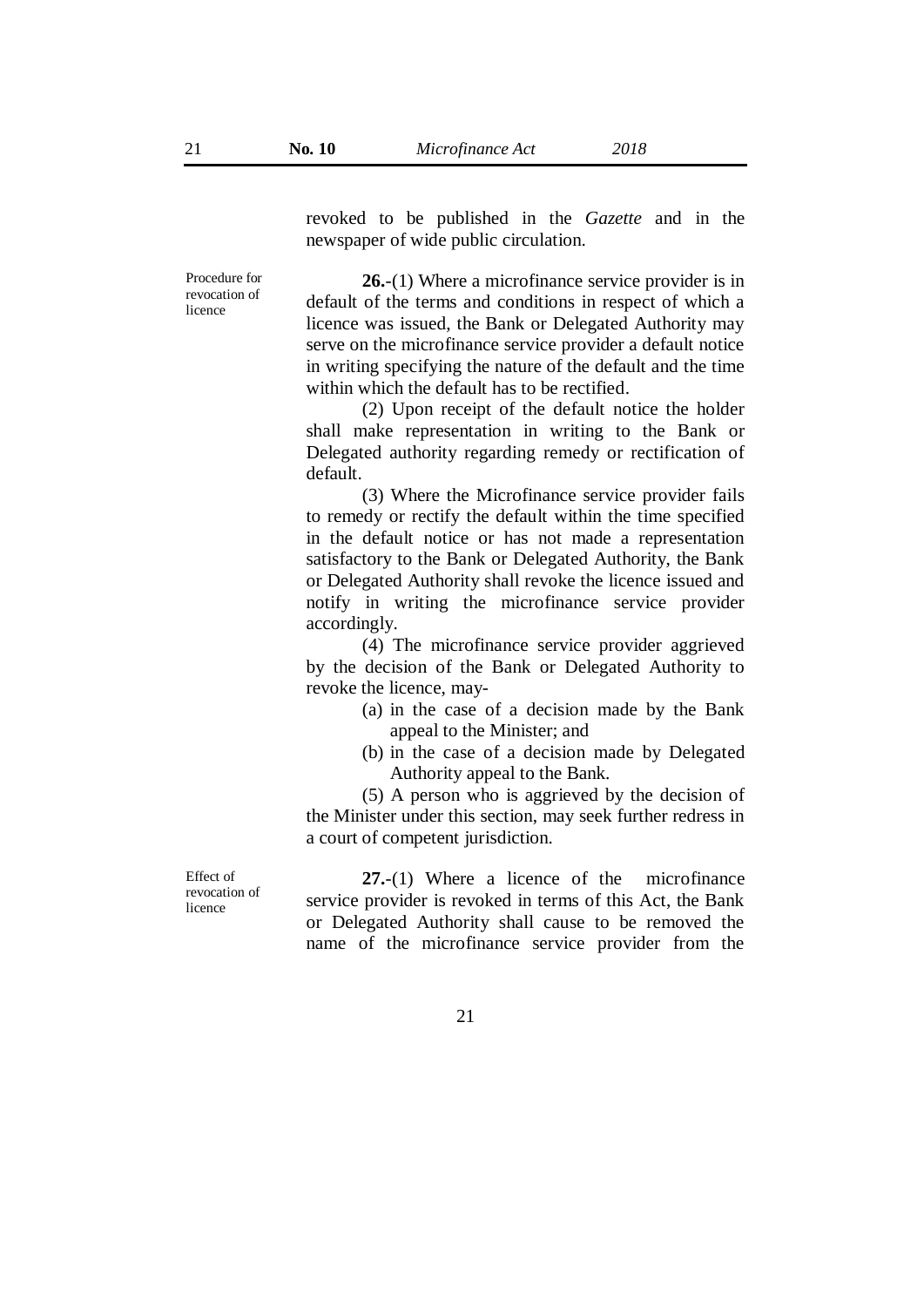register and shall in writing, direct such microfinance service provider-

- (a) to stop its operations with effect from the date of revocation; and
- (b) to manage and resolve within the time as may be prescribed all issues relating to assets and liabilities regarding its consumers or members.

(2) Where a microfinance service provider fails to comply with the directives issued under subsection (1), the Bank shall have powers to take such measures as may be appropriate to ensure protection of rights of consumers or members.

#### PART V

# REGISTRATION OF MICROFINANCE SERVICE PROVIDERS UNDER TIER 4

Registration of microfinance service providers under Tier 4

**28.**-(1) A person who intend to undertake microfinance business under Tier 4 shall apply for registration to the Bank or Delegated Authority in the manner as may be prescribed in the regulations.

(2) An application for registration shall be made to the Bank or Delegated Authority in the prescribed form and shall be accompanied with:

- (a) two copies of the constitution duly signed by all members of the applicant;
- (b) members' resolution to form and register a microfinance entity duly signed by all members;
- (c) proposed organizational structure and names of proposed leaders of the applicant;
- (d) a letter of reference from the ward or village authority introducing the applicant; and
- (e) any other documents or information as the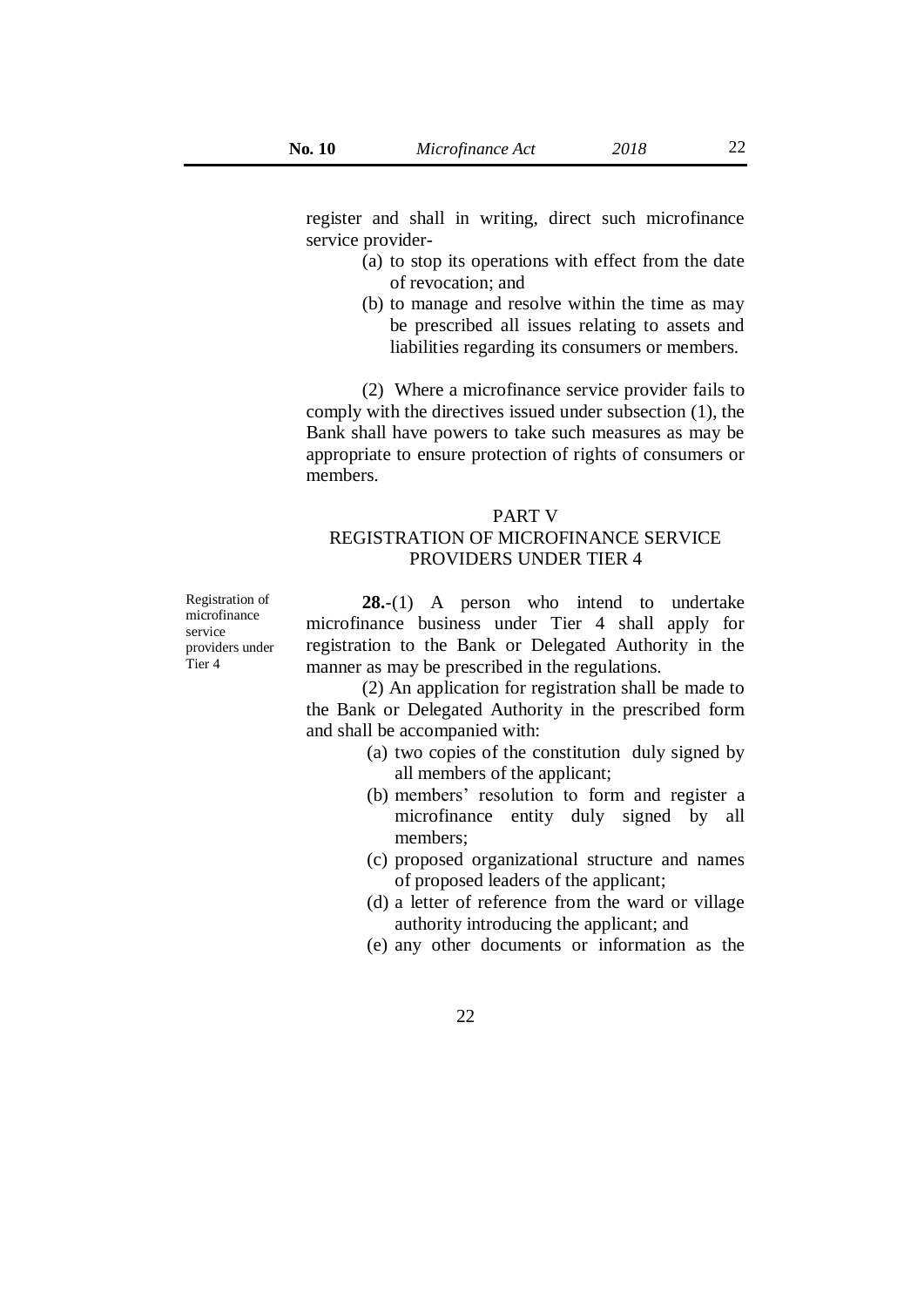Bank or Delegated Authority may require.

**29.**-(1) Subject to section 28 of this Act, the Bank or Delegated Authority may refuse to register an applicant if the applicant has-

- (a) failed to meet prescribed requirements for registration; or
- (b) provided false or misleading information.

(2) Where the Bank or Delegated Authority refuses to register the applicant under this section, it shall within seven days from the date of its decision, notify the applicant in writing stating the reasons for such refusal.

(3) An applicant whose application has been refused pursuant to this section may submit fresh application based on the reasons of refusal and such application shall be treated as a new application and shall be subjected to the same process.

(4) A person who is aggrieved by a decision under this section may-

- (a) in the case of a decision made by a Delegated Authority, appeal to the Bank; and
- (b) in the case of decision made by the Bank, appeal to the Minister.

**30.**-(1) The Bank or Delegated Authority shall, upon registration of a microfinance service provider under Tier 4 issue to such provider a certificate of registration.

(2) The certificate of registration issued under subsection (1) shall contain-

- (a) the name and address of the microfinance service provider;
- (b) the date and validity of registration;
- (c) the area of operation or place of business of the microfinance service provider; and

Refusal of registration under Tier 4

Certificate of registration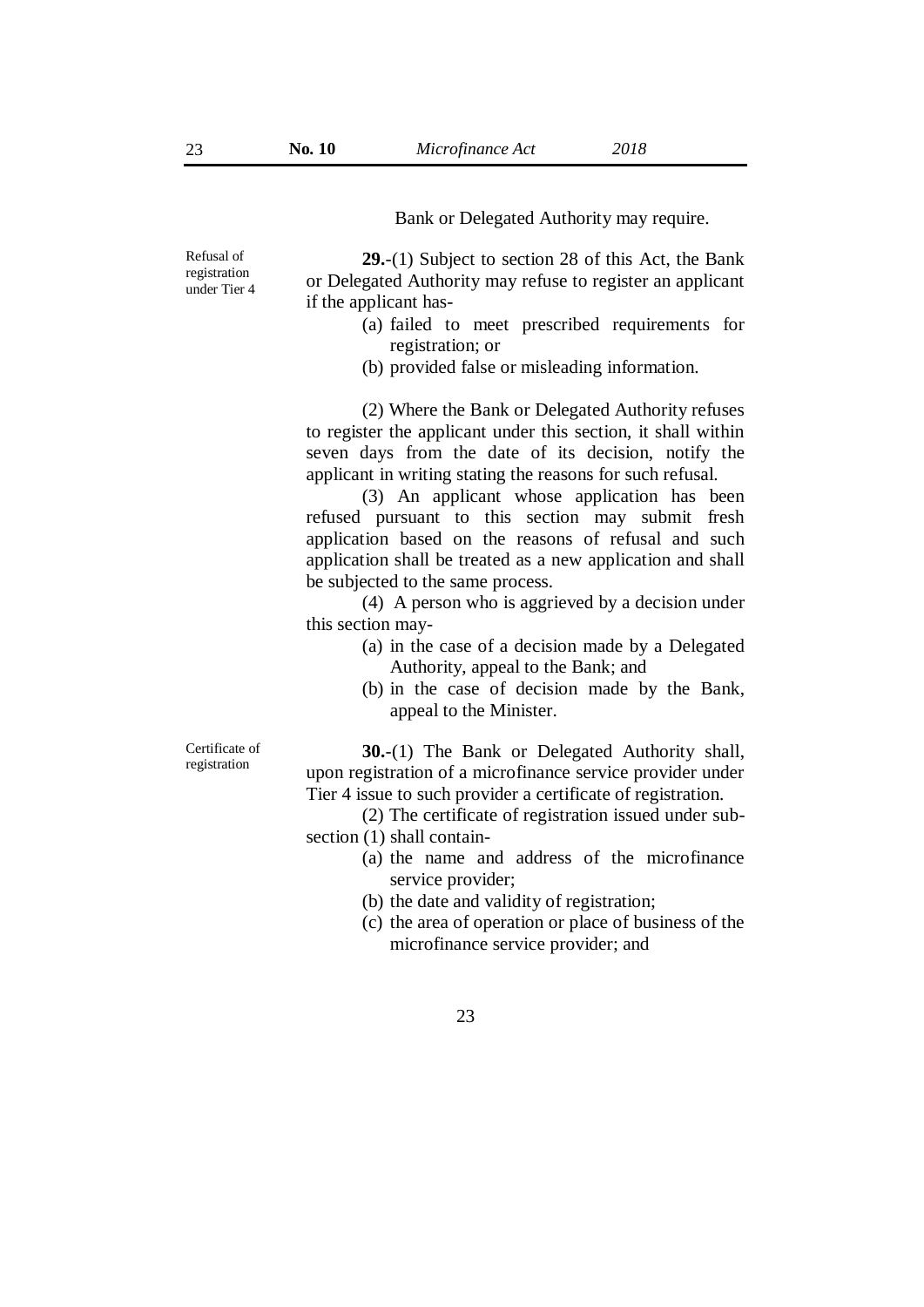Effect of

**31.**-(1) A certificate of registration shall be a conclusive evidence of the microfinance service provider to operate or undertake microfinance business in terms of its constitution and this Act.

(2) A registered microfinance service provider shall by virtue of its registration be a body corporate capable in its name of-

- (a) suing and being sued;
- (b) acquiring purchasing or otherwise disposing of any property, movable or immovable;
- (c) entering into contract; and
- (d) performing all acts which can be done by a body corporate and which are necessary for the proper performance of its duties and functions.

(3) A person who undertakes the microfinance business under Tier 4 without being registered in accordance with this Act, commits an offence.

**32.**-(1) The Bank or Delegated Authority may cancel a certificate of registration if it is satisfied that:

- (a) the terms or conditions prescribed in the certificate have been violated;
- (b) the microfinance service provider has ceased to operate; and
- (c) the microfinance service provider operates contrary to this Act or other relevant laws.

(2) Where a certificate of registration has been cancelled, the Bank or Delegated Authority shall-

- (a) notify the relevant microfinance service provider in writing stating the reasons for cancellation;
- (b) order such microfinance service provider to stop its operations; and

Cancellation of certificate of registration

registration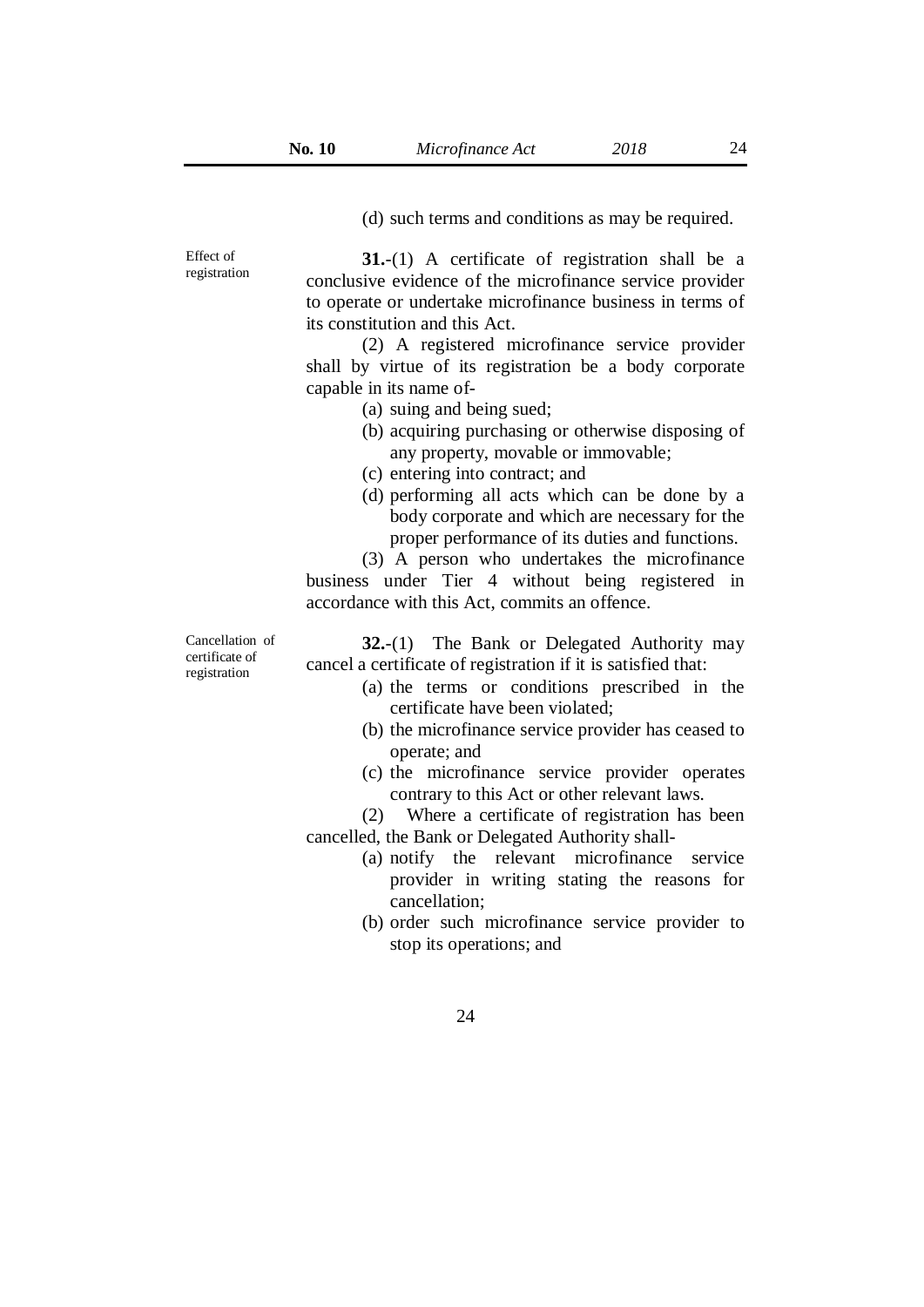(c) remove the name of such microfinance service provider from the register.

(3) The provisions of section 26 relating to procedures for revocation of licence shall apply *mutatis mutandis* to cancellation of certificate of registration issued under this Act.

**33.**-(1) For the purpose of promoting the growth and sustainability of Microfinance Service Provider under Tier 4, the Bank shall, in collaboration with the Council-

- (a) provide financial education to members of microfinance service providers;
- (b) promote and intervene where necessary for the development of microfinance service providers;
- (c) protect interests and rights of members and beneficiaries of microfinance service providers;
- (d) provide support to microfinance service provider
- (e) through various government programmes;
- (f) perform such other functions for the purpose of promoting and empowering microfinance service providers under Tier 4.

Cap.386 (2) In this section, "Council" means the National Economic Empowerment Council established under the National Economic Empowerment Act.

#### PART VI

# MANAGEMENT AND SUPERVISION OF MICROFINANCE SERVICE PROVIDERS

*(a) Management of Microfinance Service Providers*

Promotion and empowerment of microfinance service providers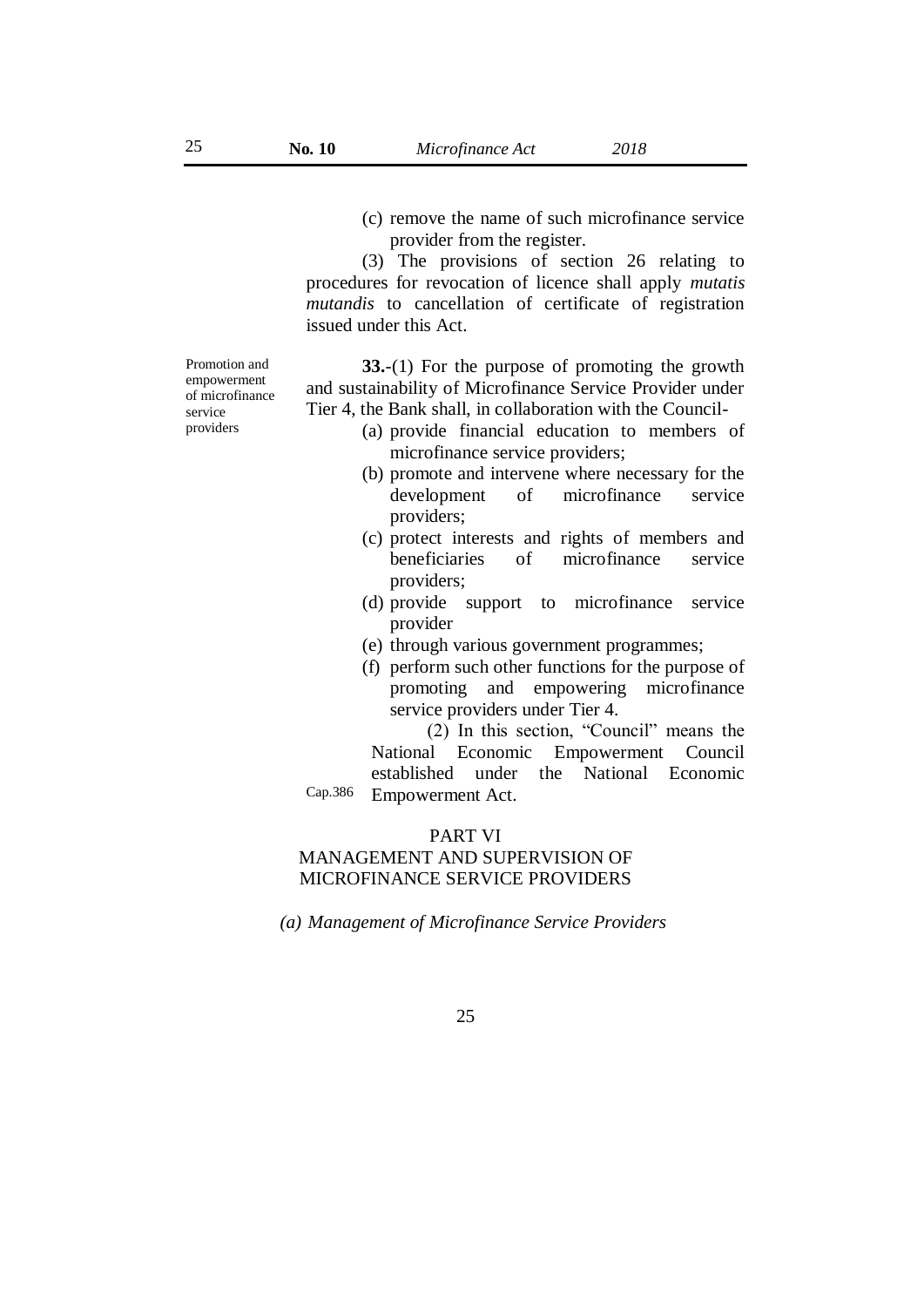Management of microfinance business

Management and take-over

**34.** Management of operations, finances and business of a microfinance service provider shall be vested in the microfinance service provider.

**35.**-(1) Without prejudice to section 34 and other relevant laws, the Bank or Delegated Authority may take over the management of the microfinance service provider where-

- (a) the Bank or Delegated Authority considers that a microfinance service provider is not-
	- (i) in a sound financial condition;
	- (ii) operating in accordance with sound administrative and accounting practices and procedures; and
	- (iii) adhering to proper risk-management policies;
- (b) a microfinance service provider fails to comply with the minimum capital requirements prescribed under this Act;
- (c) a microfinance service provider refuses to be inspected by the Bank or Delegated Authority as required by this Act;
- (d) a microfinance service provider's licence has been revoked;
- (e) the continuation of microfinance business is detrimental to the interests of microfinance clients; or
- (f) a microfinance service provider is undertaking microfinance business in a manner contrary to this Act.

(2) A party to a contract with a microfinance service provider shall not be relieved of his obligations on the ground that the microfinance service provider is under the management of the Bank or Delegated Authority.

(3) Costs of management of a microfinance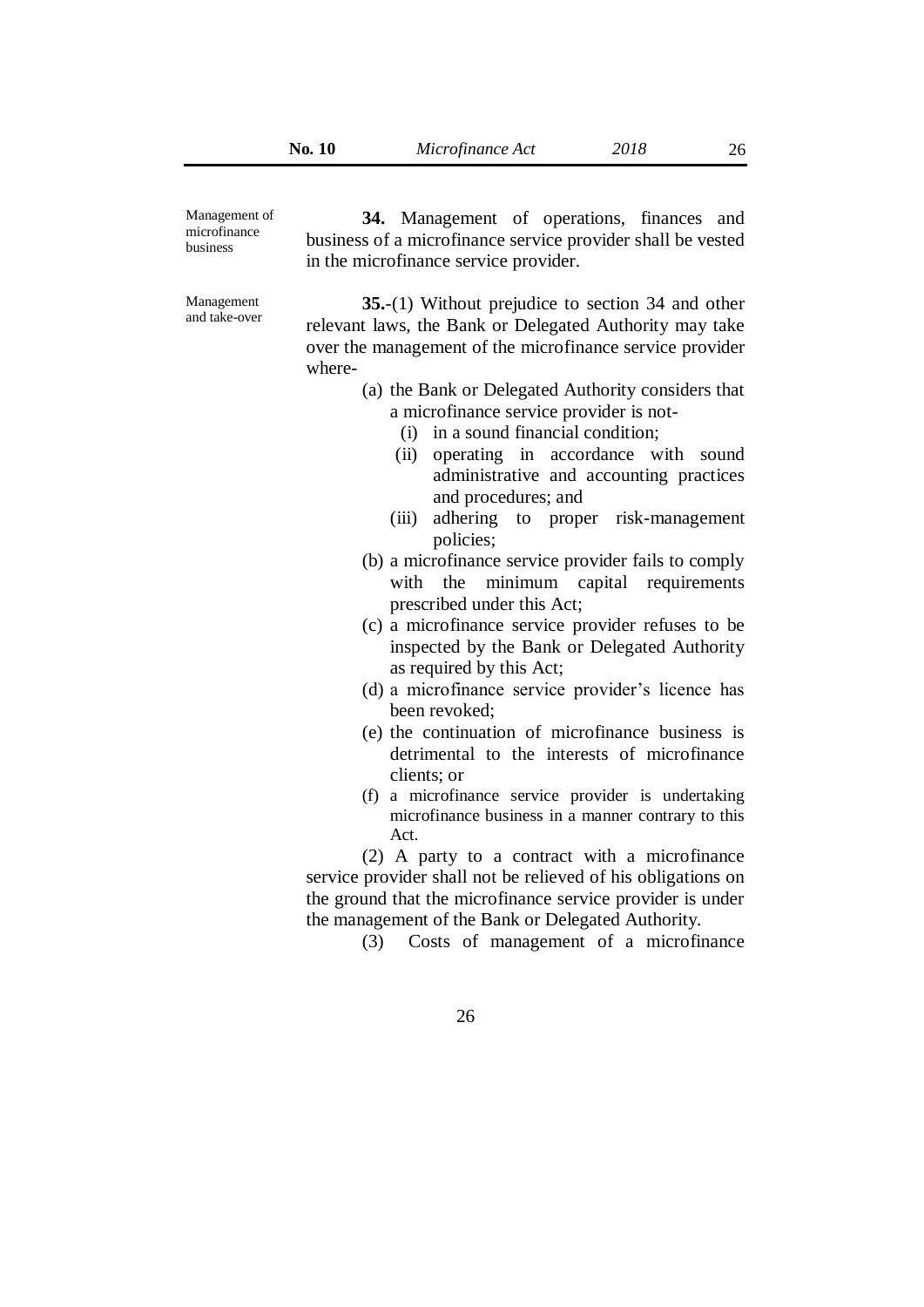service provider during the period of take over shall not be borne by the Bank or Delegated Authority.

(4) The procedures for management and take-over of a microfinance service provider under this section shall be as stipulated in the regulations.

Prohibited and permissible activities

**36.**-(1) A microfinance service provider shall not engage in any prohibited activity under this Act or under any other written laws.

(2) The Bank shall, through regulations prescribe permissible and prohibited activities of microfinance service providers.

(3) Where a microfinance service provider without reasonable cause, fails to comply with the provisions of this section, the Bank or Delegated Authority shall take such measures as may be appropriate to ensure compliance.

**37.**-(1) A microfinance service provider shall pay dividends on its shares to its shareholders or make any other form of distribution or payment of interest to its consumers or members in accordance with the provisions of this Act and other relevant laws.

(2) The payment of dividends, interest and other form of distribution under subsection (1) including the period for such payment shall be in the manner as prescribed in the constitution or other relevant documents of the microfinance service provider.

**38.** A microfinance service provider shall keep proper books of accounts and other records in relation to its operations which are sufficient to show and explain its transactions and financial position.

Payment of dividends or interests

Books of accounts and other records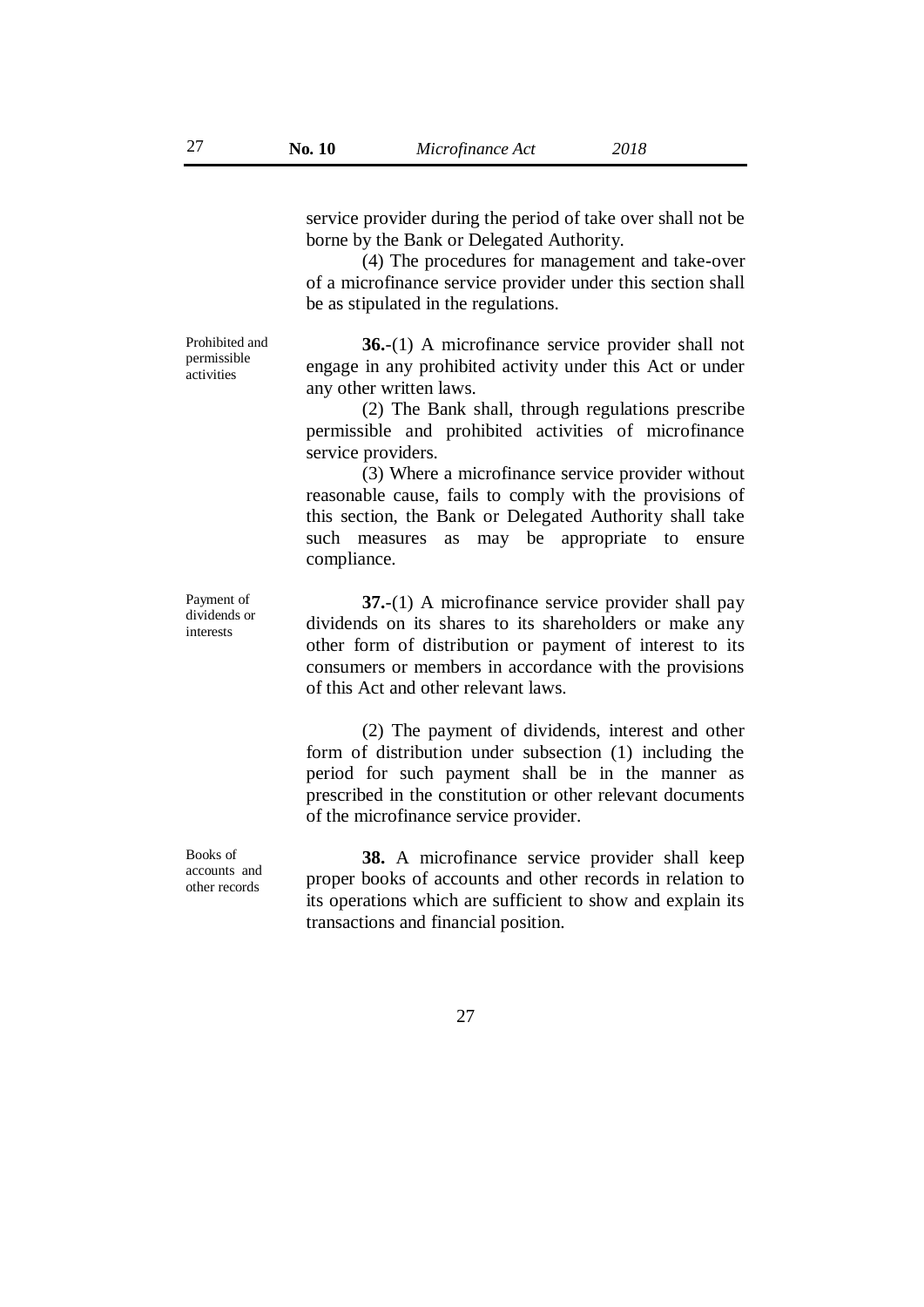Preparation of accounts

Audit of accounts

**39.**-(1) Every microfinance service provider shall, in each financial year, prepare accounts in accordance with the prescribed standards.

(2) The prescribed standards for preparation of accounts for microfinance service providers shall comply with national financial reporting standards.

(3) The accounts and other financial records of a microfinance service provider shall be denominated in Tanzania shillings and shall comply with the requirements of the applicable laws.

**40.**-(1) The accounts of microfinance service provider except for microfinance service providers under Tier 4 shall be audited at least once in a year by an auditor in a manner provided for in the regulations.

(2) Notwithstanding provisions of sub section (1), the accounts and financial records of the microfinance service providers under Tier 4 shall be audited or monitored as prescribed in the regulations.

(3) Where the Bank or Delegated Authority is satisfied that the audited accounts of a microfinance service provider do not comply with the requirements of this Act or relevant regulations or contain information that may be misleading or are not published in the specified form, the Bank or Delegated Authority may require the service provider to-

- (a) amend the audited accounts to comply with the Act;
- (b) correct the misleading information;
- (c) re-publish the amended audited accounts; and
- (d) submit to the Bank or Delegated Authority further documents or information relating to any document or information.

(4) Where a microfinance service provider without reasonable cause, fails to comply with the provisions of

28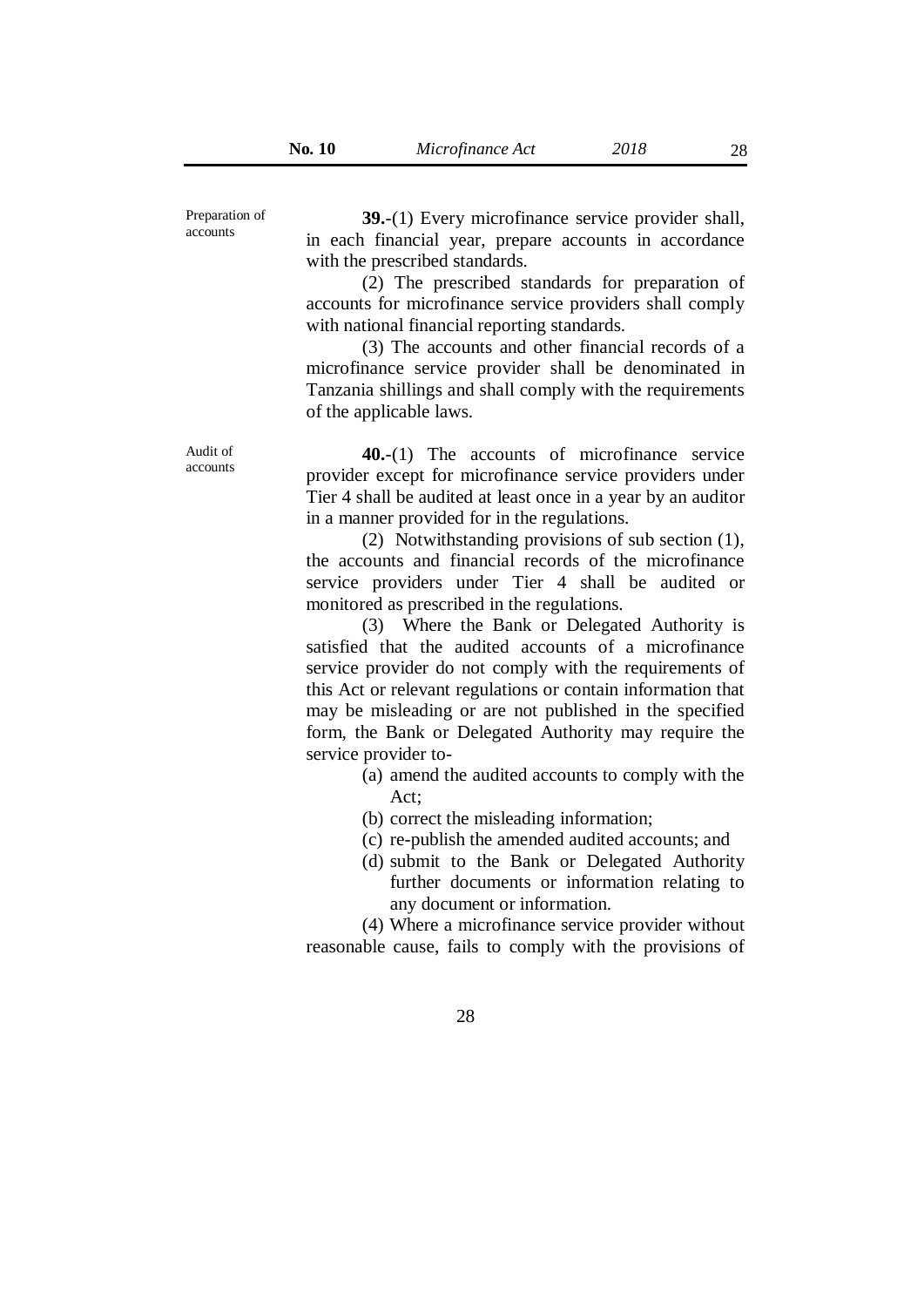this section, the Bank or Delegated Authority shall take such measures as may be appropriate to ensure compliance.

Appointment of internal auditor

**41.**-(1) A microfinance service provider shall appoint an internal auditor who holds such qualifications and experience as prescribed in the relevant regulations.

(2) Without prejudice to sub section (1), a microfinance service provider under Tier 4 shall appoint a person responsible for internal control of financial affairs of the service provider in a manner provided for in the regulations.

Disclosure of financial statements

**42.**-(1) A microfinance service provider shall disclose its financial statements to the Bank, Delegated Authority and other stakeholders in a manner as provided for in the regulations.

(2) Without prejudice to sub section (1), a microfinance service provider shall display, throughout the year and in a conspicuous place in its place of business, a copy of its current audited financial statements, a copy of the balance sheet and profit and loss account in such form and manner as the Bank or Delegated Authority may prescribe.

(3) Notwithstanding the provisions of sub section (1), the Bank or Delegated Authority may prescribe the manner in which the microfinance service providers in Tier 4 shall disclose their financial information.

(4) Where a microfinance service provider without reasonable cause, fails to comply with the provisions of this section, the Bank or Delegated Authority shall take such measures as may be appropriate to ensure compliance.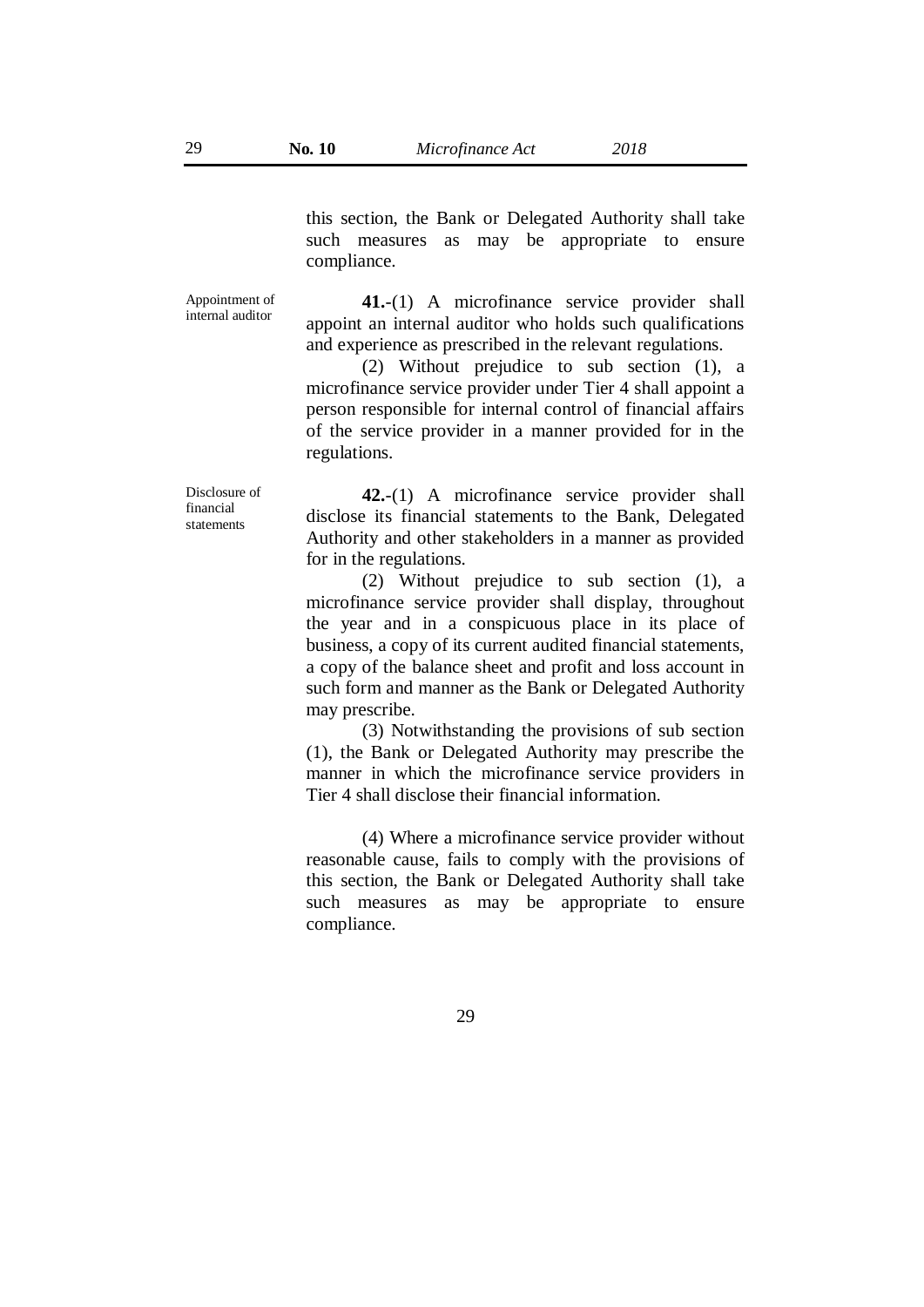Sharing of credit information

**43.**-(1) A microfinance service provider shall share credit information in a manner provided for in the regulations.

(2) For the purpose of this section, credit information shall include any information including personal information and credit history of a borrower or person such as paying habit, outstanding debts and tax obligations and any other business details.

(3) Notwithstanding subsections (1) and (2), for the purpose of enabling sharing of credit information, a microfinance service provider under Tiers 2, 3 and 4 shall submit credit information to a credit reference bureau.

(4) A microfinance service provider may access and use credit information through the credit reference bureau in a manner provided for in the regulations.

(5) Without prejudice to the provisions of this section, the regulation of credit reference information shall be conducted in accordance with the Bank of Tanzania Act.

(6) Where a microfinance service provider without reasonable cause, fails to comply with the provisions of this section, the Bank or Delegated Authority shall take such measures as may be appropriate to ensure compliance.

#### *(b) Supervision of Microfinance Service Providers*

Submission of periodic reports

**44.**-(1) A microfinance service provider shall submit to the Bank or Delegated Authority periodic reports of its microfinance business operations at such times and in such manner as may be prescribed in the regulations.

30

Cap 197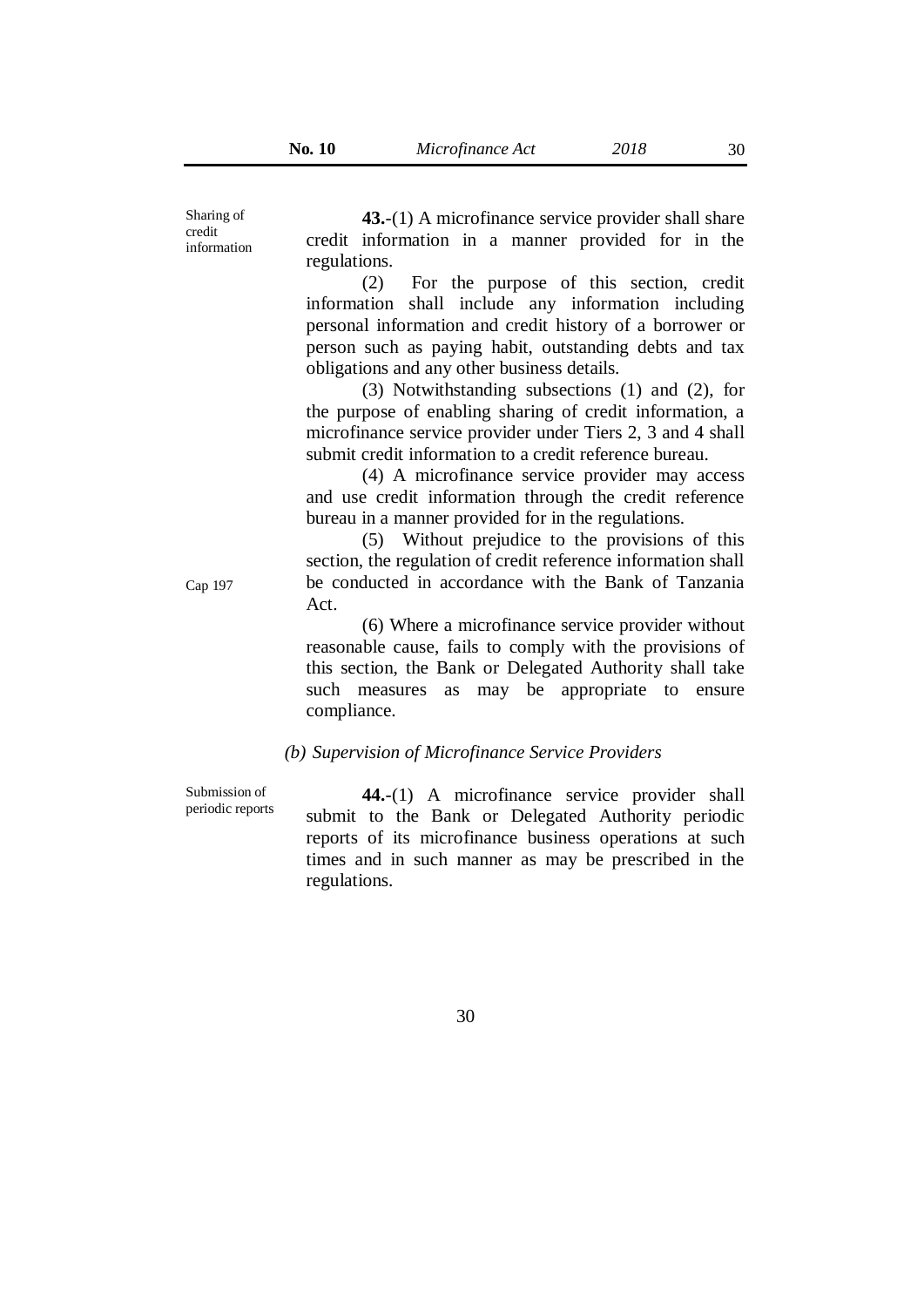(2) Where a microfinance service provider without reasonable cause, fails to comply with the provisions of this section, the Bank or Delegated Authority shall take such measures as may be appropriate to ensure compliance.

**45.**-(1) The Bank or Delegated Authority shall have access to information relating to activities of any microfinance service provider and may request, in writing that information be furnished within the time prescribed in the request.

(2) Where a microfinance service provider without reasonable cause, fails to comply with the provisions of this section, the Bank or Delegated Authority shall take such measures as may be appropriate to ensure compliance.

Confidentiality **46.**-(1) Where the Bank, Delegated Authority or a microfinance service provider has access to information obtained under this Act, such information shall be treated as confidential and shall not be disclosed to any person.

> (2) Notwithstanding subsection (1), the Bank or Delegated Authority may disclose any information-

- (a) to an authorized agency or person where such information is needed and is to be used for supervisory or oversight purposes and that its confidentiality will be maintained; or
- (b) in compliance with the law, an order of the court or with the express consent of the consumer concerned.

**47.**-(1) The Bank or Delegated Authority may, in such manner as may be provided for in the regulations, inspect any microfinance service provider.

(2) It shall be the duty of microfinance service

Inspection of

microfinance business

Access to information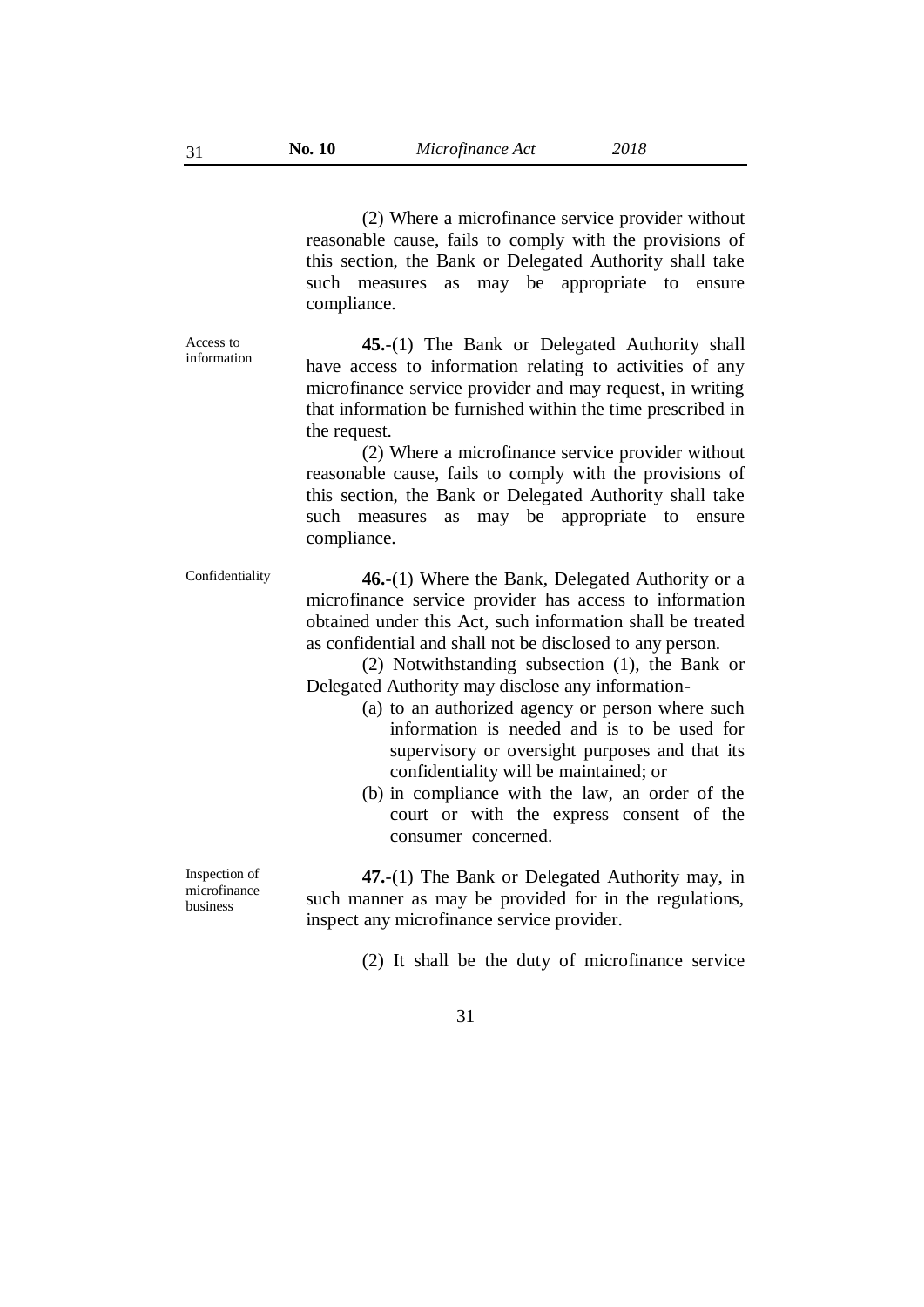provider to produce before any officer authorised to make an inspection, all such books of account, records and other documents in custody or power of such person to furnish any statement or information relating to affairs of the microfinance service provider, as the inspecting authority may require within such time, as may be specified.

(3) Where the Bank or Delegated Authority, after considering the report of inspection under sub-section (1) is of the view that the affairs of any microfinance service provider are being conducted to the detriment of its consumers or contrary to this Act, it may after giving such opportunity to the microfinance service provider to make representation in connection with the report, take such action as it deems fit including-

- (a) restrict, suspend or prohibit the payment of dividends by the microfinance service provider;
- (b) suspend the licence for such period as the Bank or Delegated Authority may deem fit;
- (c) prohibit the conversion of any profits of the microfinance service provider into capital;
- (d) direct the microfinance service provider to take disciplinary action against any officer involved in such conduct;
- (e) direct the microfinance service provider to reconstitute its management;
- (f) order the microfinance service provider to submit to the Bank or Delegated Authority, within prescribed period-
	- (i) a capital restoration plan; or
	- (ii) a plan to resolve all deficiencies to the satisfaction of the Bank or Delegated Authority;
- (g) prohibit or suspend the microfinance service provider from awarding any bonuses, salary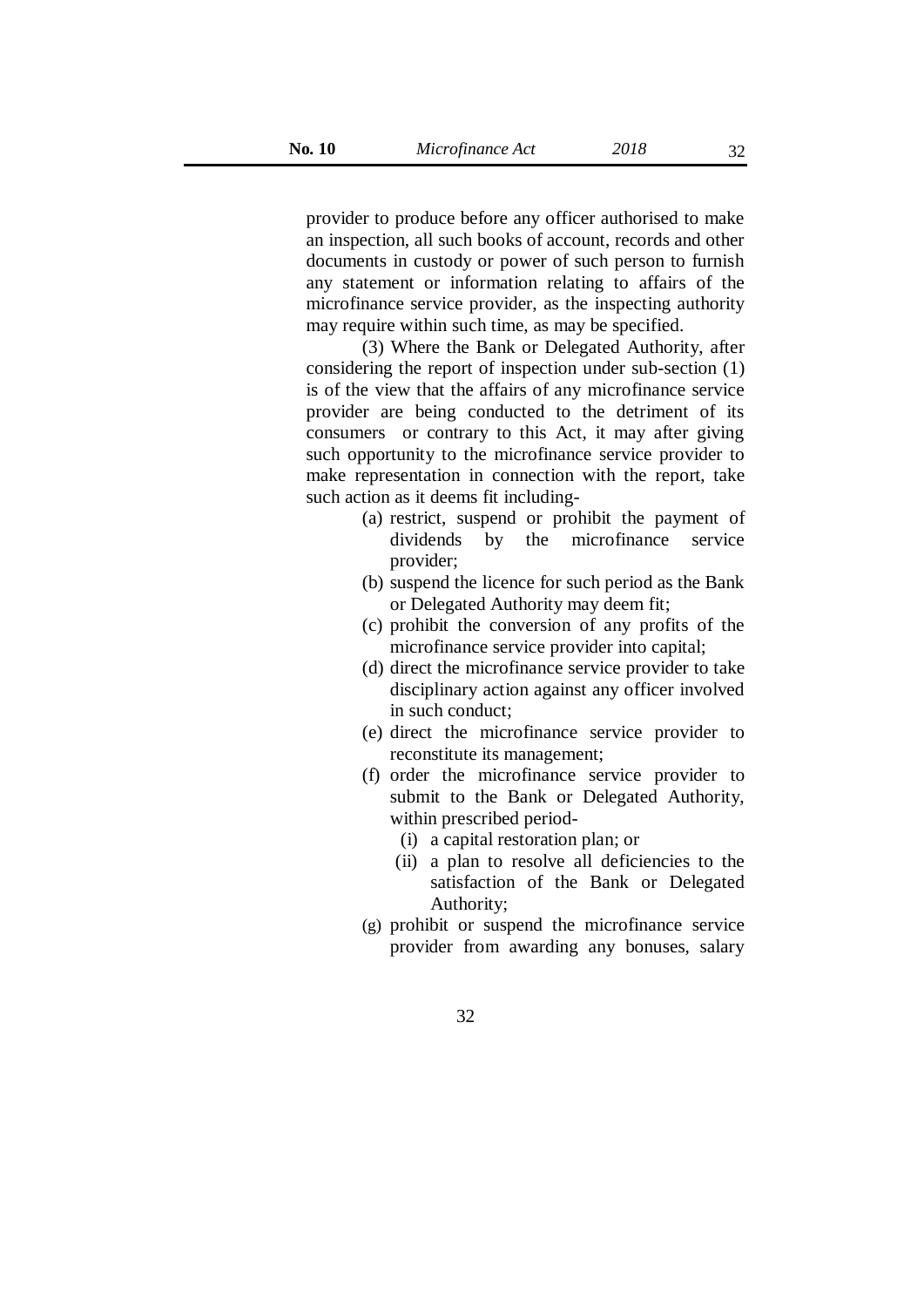increments and other benefits of senior management or officers of the microfinance service provider;

- (h) impose restrictions on growth of assets or liabilities of a microfinance service provider as it deems fit;
- (i) order a microfinance service provider to do or take such other actions as the Bank or Delegated Authority may deem necessary.

(4) Any person who obstructs an officer of the Bank or Delegated Authority or any other authorized person in the exercise of power conferred upon him by this section, or who neglects or refuses to produce book, record or anything which the officer of the Bank or Delegated Authority or any other authorized person may request to be produced for his inspection commits an offence.

Monitoring of microfinance business under Tier 4

**48.**-(1) The Bank or Delegated Authority shall make or cause to be made a continuous monitoring of the business and affairs of the microfinance service providers under Tier 4 in accordance with the relevant regulations.

(2) Where upon monitoring made under sub section (1), the Bank or Delegated Authority finds out anomalies in the management of the business and affairs of the microfinance service provider, the Bank or Delegated Authority may-

- (a) advise or order the microfinance service provider to rectify the anomalies within the prescribed time; or
- (b) direct the microfinance service provider to take any other action for the purposes of ensuring compliance with the requirements of this Act;

(3) Where a microfinance service provider without reasonable cause, fails to comply with the order or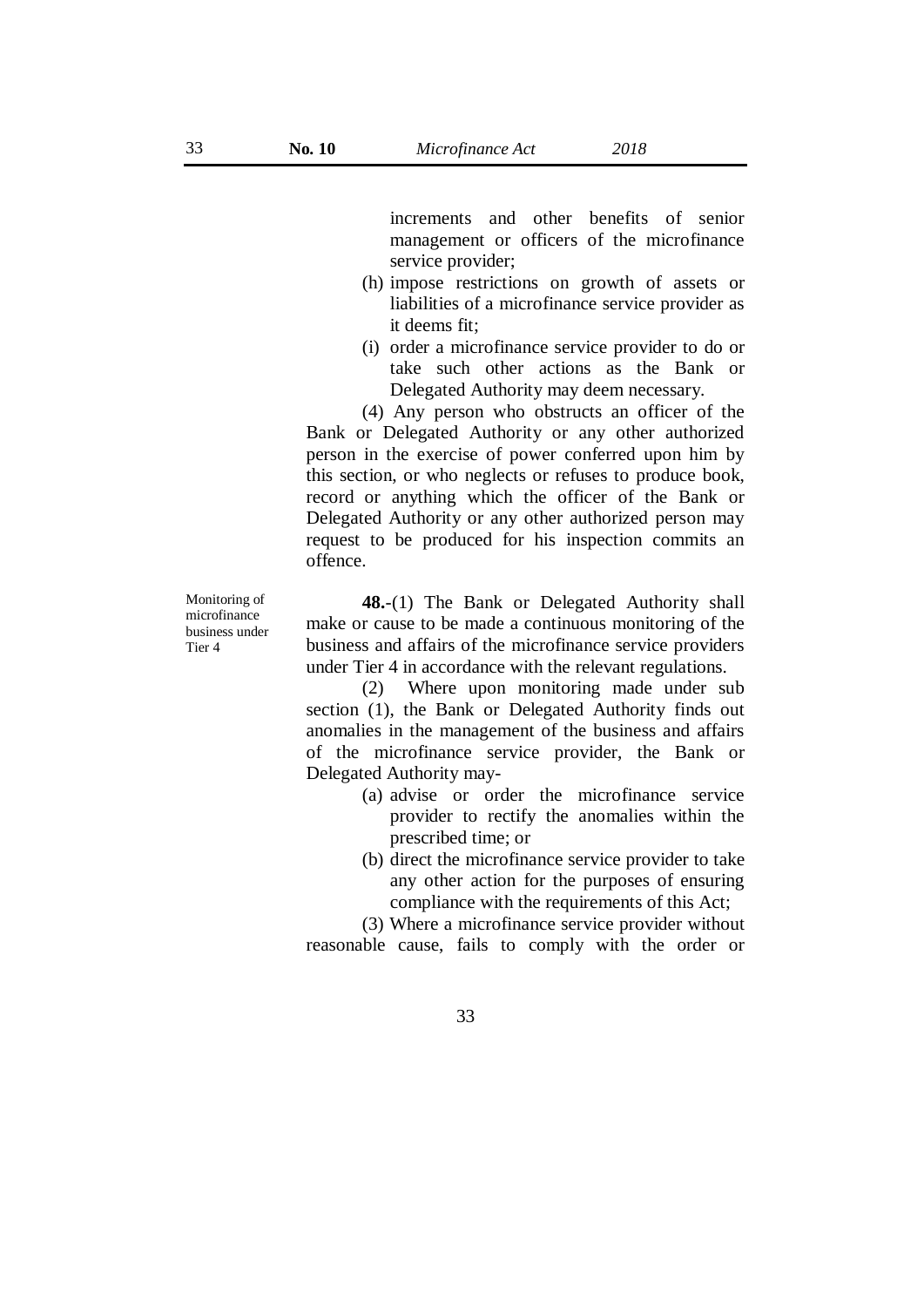34

directive issued under sub section (2), the Bank or Delegated Authority shall take such measures as may be appropriate to ensure compliance.

Compliance with Cap.423

**49.**-(1) A microfinance service provider shall, in compliance with the Anti-money Laundering Act, establish procedures for internal control for the purpose of identifying and reporting suspicious transactions.

(2) The Bank or Delegated Authority shall ensure each microfinance service provider operates in compliance with subsection  $(1)$ .

#### PART VII

## MICROFINANCE CONSUMER PROTECTION

Consumer protection principles

**50.**-(1) A microfinance service providers shall comply with the principles of consumer protection as provided for in the applicable laws and in the regulations made under this Act.

(2) Subject to sub section (1), the principles of consumer protection prescribed in the regulations shall include-

- (a) terms and conditions of credit or related service that are transparent, fair, legible and protect the rights and interests of microfinance consumers or members;
- (b) complaints handling and dispute resolution mechanism;
- (c) full disclosure of relevant information on the products and services provided;
- (d) requirement for the vetting of the standard credit contracts or agreements; and
- (e) financial education to the consumers;
- (f) transparency on interest rates, fees or penalties; and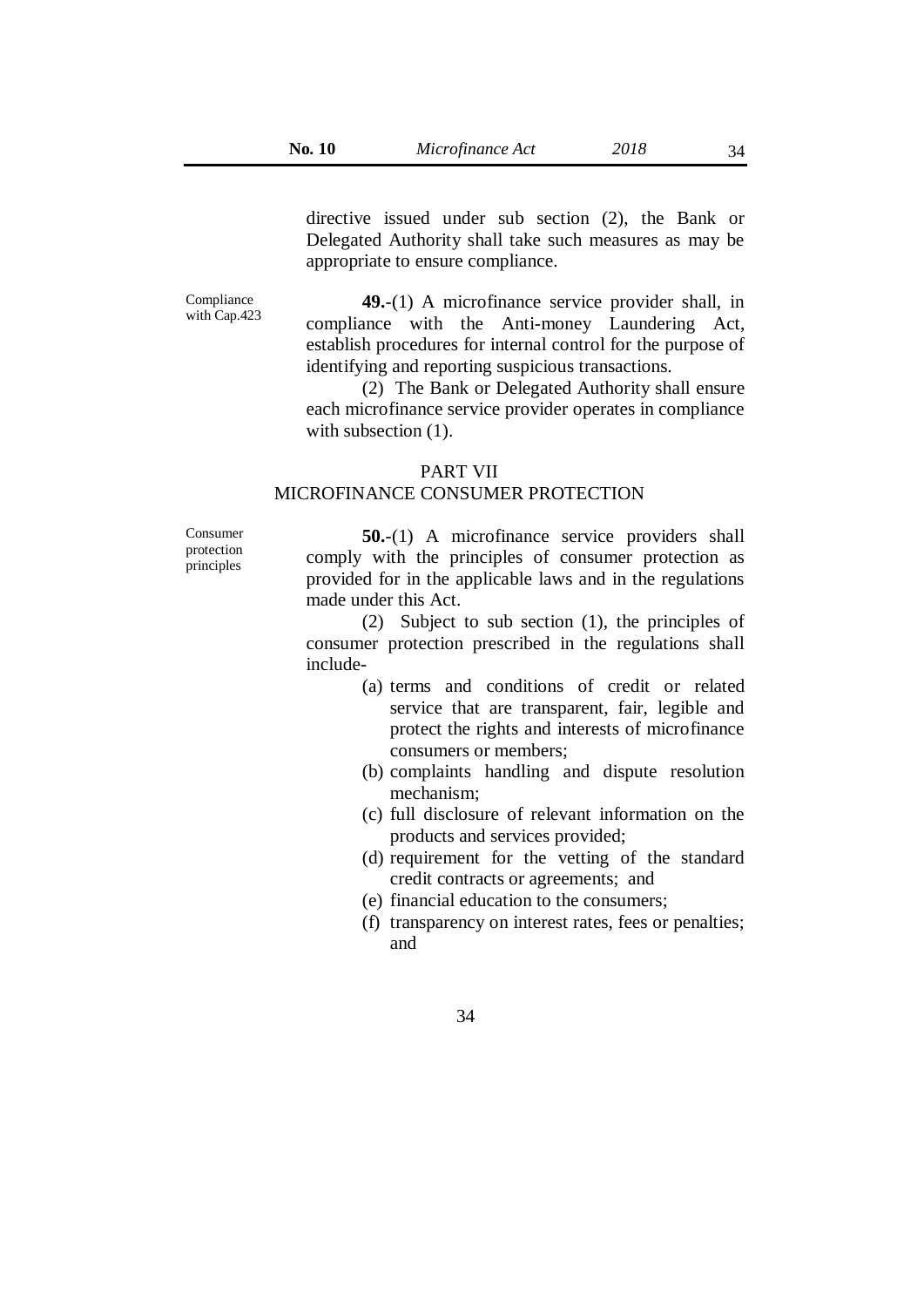- (g) any other principle for the purpose of ensuring fair treatment of consumers.
- (3) For the purposes of this section.
- "consumer protection" includes principles intended to ensure transparency of the products and services of the microfinance service provider, fair treatment and safeguard of the interests and rights of consumers and fair complaints handling and dispute resolution mechanism.

(4) Notwithstanding the provisions of sub sections (2) and (3), any term or condition stipulated in a contract or any relevant document purporting to grant to a microfinance service provider authority to unilaterally introduce or modify interest rate or any other loan condition shall be null and void.

(5) Where a microfinance service provider without reasonable cause, fails to comply with the provisions of this section, the Bank or Delegated Authority shall take such measures as may be appropriate to ensure compliance.

**51.**-(1) A debt arising out of microfinance business activities under this Act shall be collected or recovered in a manner as may be prescribed in the regulations.

(2) Subject to subsection (1), the regulations issued under this section shall ensure that-

- (a) a debt collection measure is initiated by issuance of a sufficient written notice to the debtor;
- (b) the attachment of a debtor's property or collateral security for purposes of sale to discharge a debt is applied as a last resort; and
- (c) a reasonable period is prescribed as a notice to debtor prior to sale or disposal of a debtor's attached property.

Debts collection and recovery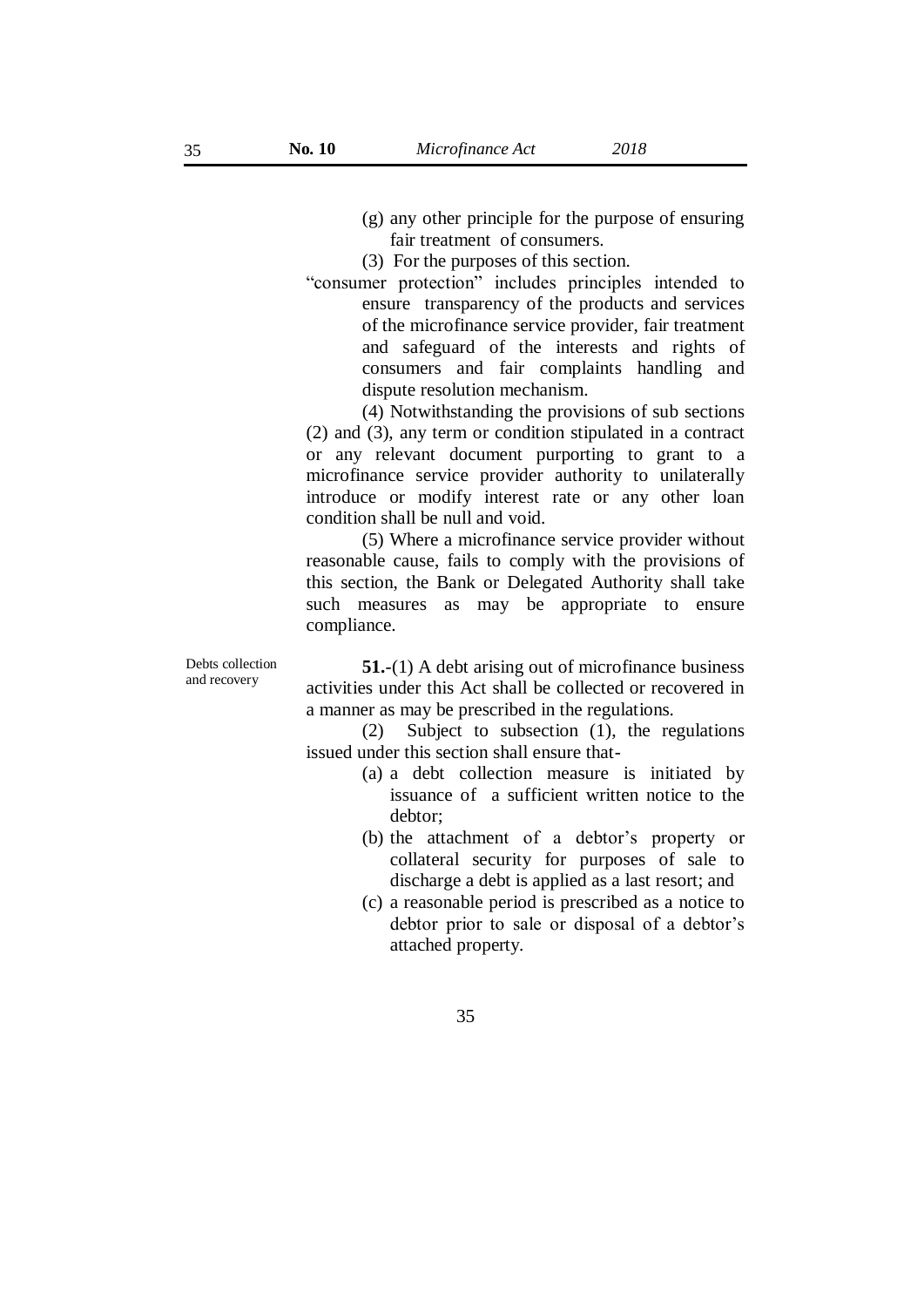(3) Where a microfinance service provider without reasonable cause, fails to comply with the provisions of this section, the Bank or Delegated Authority shall take such measures as may be appropriate to ensure compliance.

## PART VIII OFFENCES AND PENALTIES

Compounding of offences

General penalty **52.** A person who contravenes any provision of this Act where no specific penalty is provided commits an offence and upon conviction shall-

- (a) in the case of Tier 2 and 3, be liable to a fine of not less than five million shillings and not exceeding twenty million shillings or to imprisonment for a term of not less than three months and not exceeding five years or to both; and
- (b) in the case of Tier 4, be liable to a fine of not less than one million shillings and not exceeding ten million shillings or to imprisonment for a term of not less than three months and not exceeding two years or to both.

**53.**-(1) Notwithstanding the provision of this Act relating to penalties, where a person admits in writing that he has committed an offence under this Act, the Bank or Delegated Authority may, at any time prior to the commencement of the hearing by a court of competent jurisdiction, compound such offence and order such person to pay sum of money, not exceeding one half of the amount of the fine to which such person would otherwise have been liable to pay if he had been convicted of such offence.

(2) Where an offence is compounded in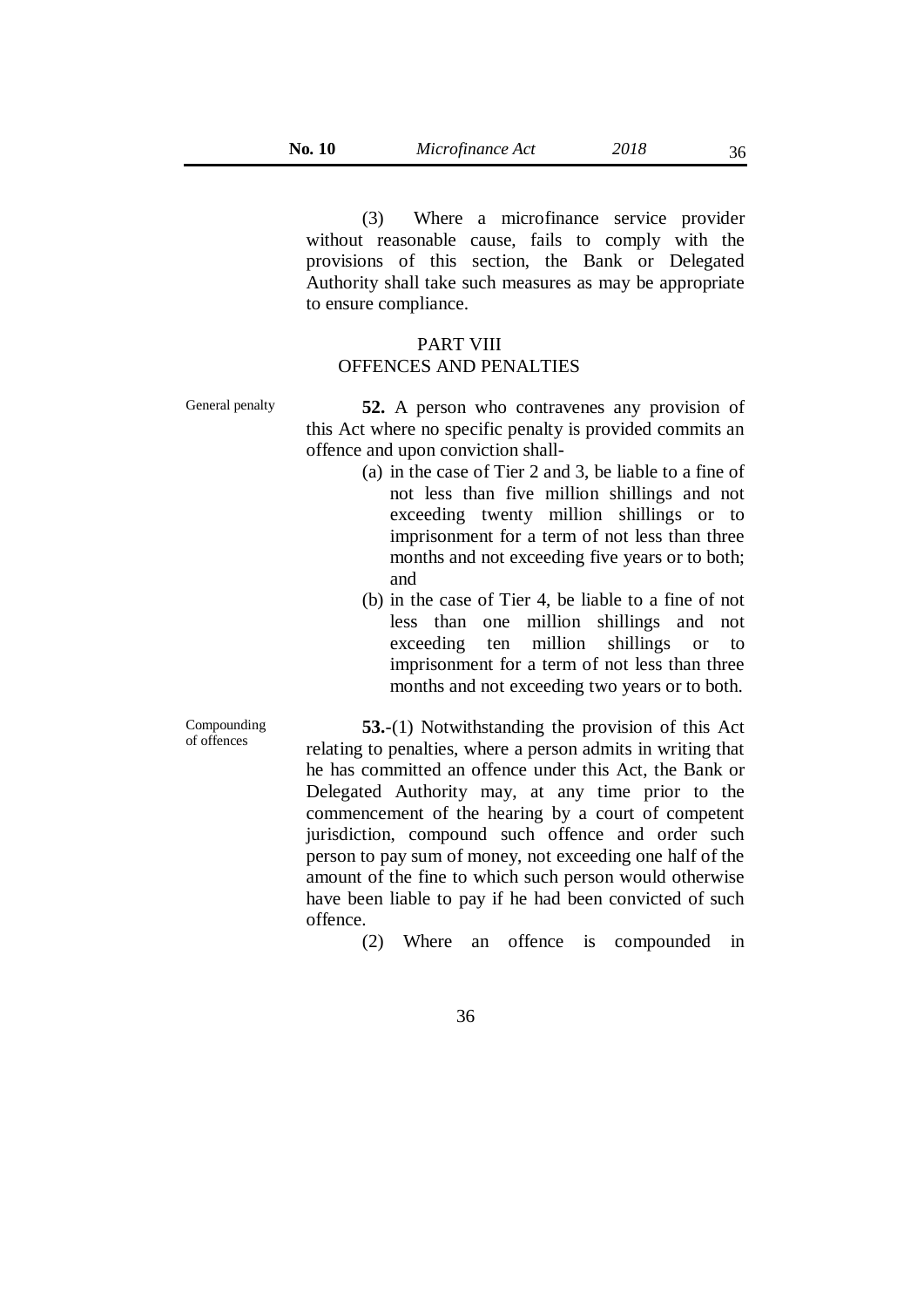accordance with subsection (1) and proceedings are brought against the offender for the same offence, it shall be a good defense for the offender to prove to the satisfaction of the court that the offence with which the offender is charged has been compounded under subsection  $(1)$ .

(3) Where any person is aggrieved by any order under sub-section (1), he may within the prescribed period, appeal against such order to the High Court and the provisions of the Criminal Procedure Act shall apply to every such appeal as if it were an appeal against sentence passed by a district court in the exercise of its original jurisdiction.

(4) Where a person fails to comply with the order issued under this section within the prescribed period, the Bank or Delegated Authority:

- (a) shall, in addition to the sum ordered, require the person to pay an interest at the rate prescribed in the regulations; and
- (b) may enforce the order in the same manner as a decree of a court for the payment of the amount stated in the order.

## PART IX GENERAL PROVISIONS

Register of Microfinance service providers

**54.**-(1) The Bank or Delegated Authority shall cause to be kept and maintained a Register of all microfinance service providers licensed or registered in terms of this Act.

- (2) The Register shall contain-
- (a) names and addresses of the microfinance service provider;
- (b) particulars of licensing or registration including date of licensing or registration and

Cap. 20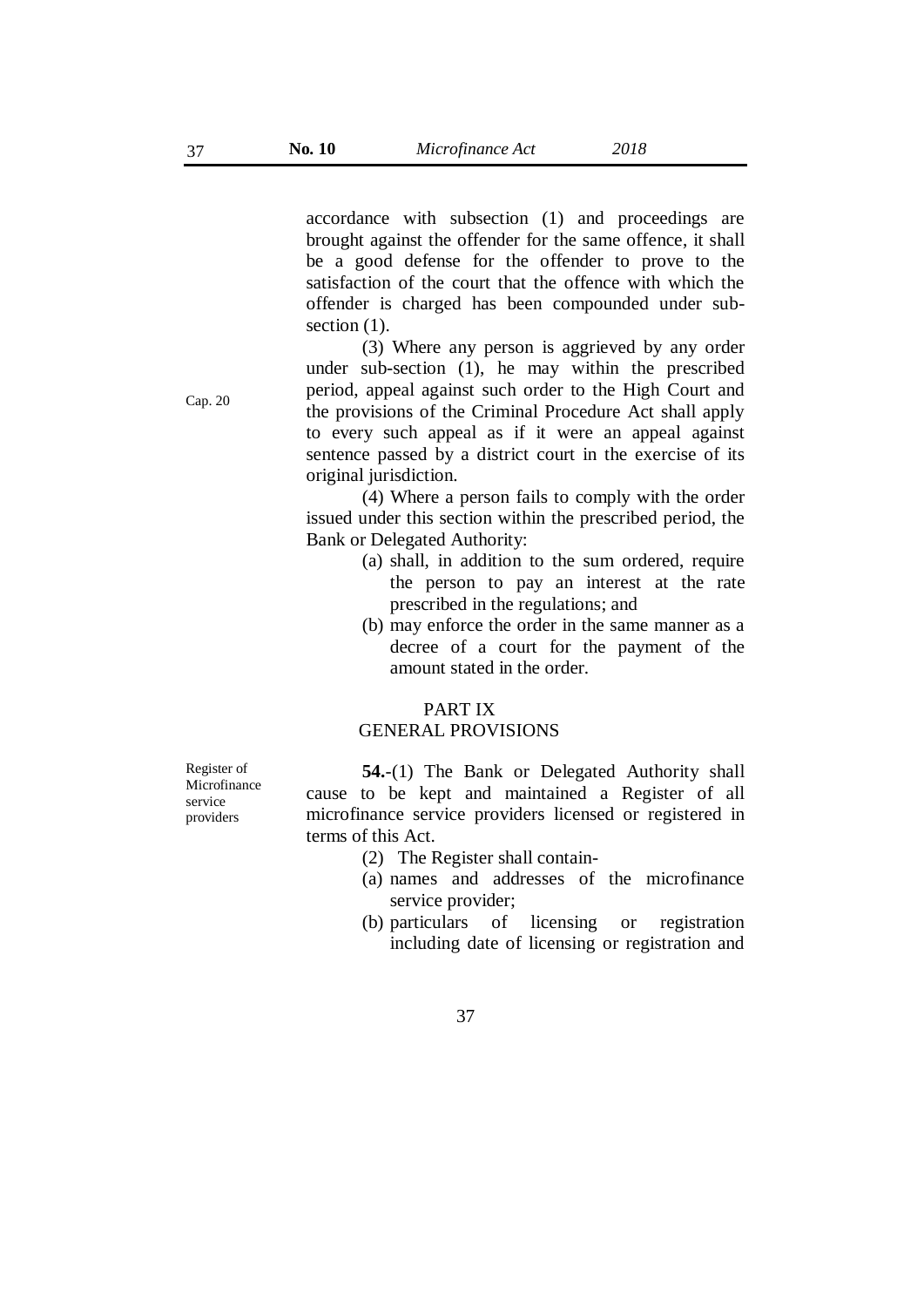number of certificate issued; and

(c) such other particulars as may be determined by the Bank.

(3) The Bank or Delegated Authority may make any alteration or correction in relation to any change in the contents of the Register regarding particulars of registered microfinance service provider.

Publication of microfinance service providers

Protection for acts done in good faith Cap. 16 Cap. 76

**55.** The Bank shall, for the purpose of transparency and enhancement of public awareness, in every six months or in such intervals as the Bank may determine, publish in the *Gazette* and in any newspaper of wide circulation, the names and full addresses of microfinance service providers-

- (a) licenced or registered to undertake microfinance business under this Act;
- (b) whose licences or certificates of registration have been revoked; and
- (c) which by any reason have ceased to operate.

**56.** Without prejudice to the provisions of section 284A of the Penal Code and section 3 of the Public Officers (Recovery of Debts) Act, no act or thing done or omitted to be done by any officer or agent of the Bank or Delegated Authority shall, if done or omitted to be done in good faith in execution or purported execution of his duties under this Act shall subject that person to any action, liability or demand.

**57.** A person who, before the commencement of this Act, was operating a microfinance business shall within twelve months of commencement of this Act apply for a license or registration in accordance with this Act.

Transitional provisions

Local content **58.** Where a microfinance service provider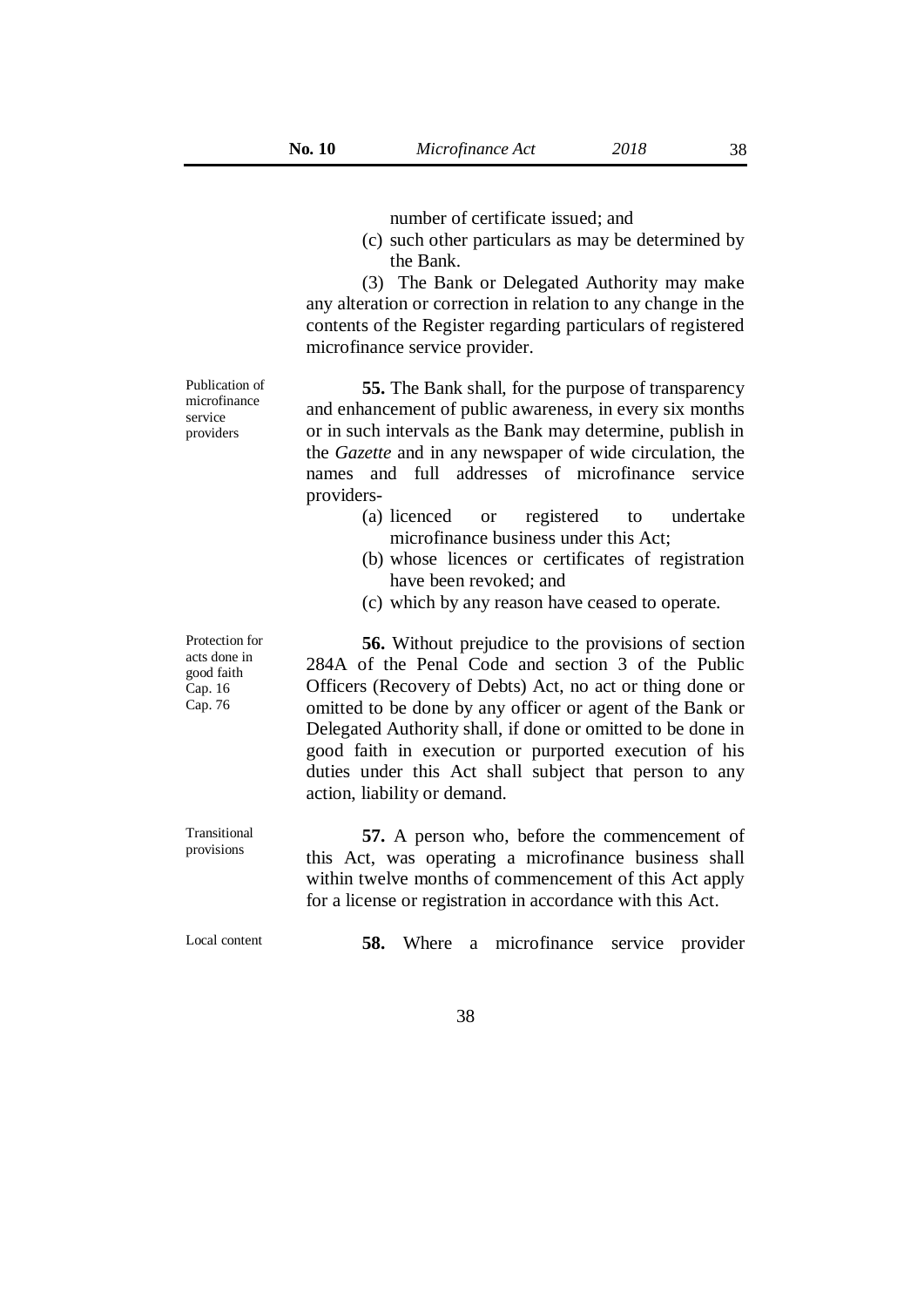undertakes microfinance business, such microfinance service provider shall comply with applicable laws on local content including employment and training of Tanzanians.

**59.** Where an offence is committed under this Act by an association of persons, whether corporate or unincorporated and such association is found to have committed an offence with the knowledge or connivance of, or is attributable to any act or default on the part of any person or persons in apparent control of the association of persons, such person or persons shall be deemed to have committed the offence.

Regulations **60.**-(1) The Bank may make regulations for the better carrying out of the provisions of this Act.

> (2) Without prejudice to the generality of sub section(1), the Bank may make regulations prescribing-

- (a) procedures of application and forms to be used for licensing of microfinance service providers under Tier 2 and Tier 3;
- (b) requirements and procedures for formation, registration, and operation of microfinance service providers under Tier 4;
- (c) matters in respect of which the activities of microfinance service providers under Tier 4 shall be monitored;
- (d) inspection matters including appointment of inspectors or authorized officers to conduct inspection;
- (e) various fees payable under this Act;
- (f) principles for consumer protection including dispute handling procedures and provision of financial education;
- (g) the manner in which financial education shall

Liability for acts of bodies

of persons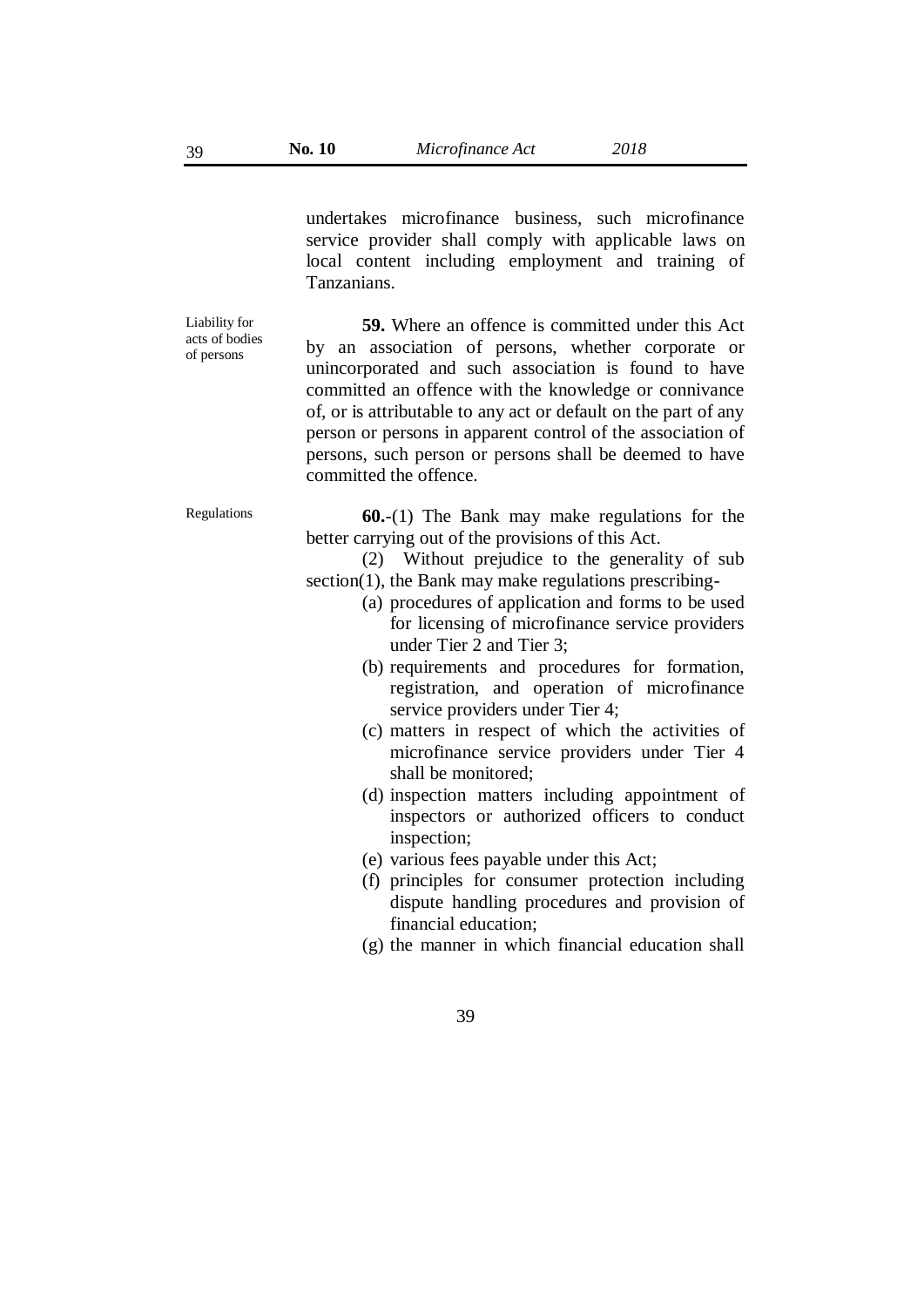be provided by microfinance service providers;

- (h) payments to be made and conditions to be complied with for members or clients applying for loans;
- (i) conditions and manner in which dividends or other forms of profit shall be distributed to the members or clients;
- (j) appointment and qualifications of the internal auditor or authorized person of the microfinance service provider;
- (k) permissible and prohibited activities to be undertaken by microfinance service providers;
- (l) submission, collection and sharing of information including credit information;
- (m)criteria and procedures for transformation of microfinance service providers;
- (n) various administrative measures for contravention of provisions of this Act;
- (o) matters relating to commodity microfinance business undertaken under this Act;
- (p) procedures for application of licence and matters relating to individual money lenders;
- (q) conditions and manners for providing digital microfinance business; and
- (r) any other matter that may be, or is required to be prescribed by the Bank under this Act.

(3) The regulations made under this section shall be published in the *Gazette*.

**61.** The provisions of sections 6(2), 9, 10, 35, 39, 44, and 47 shall not apply to Tier 4.

Disapplication of certain provisions to Tier 4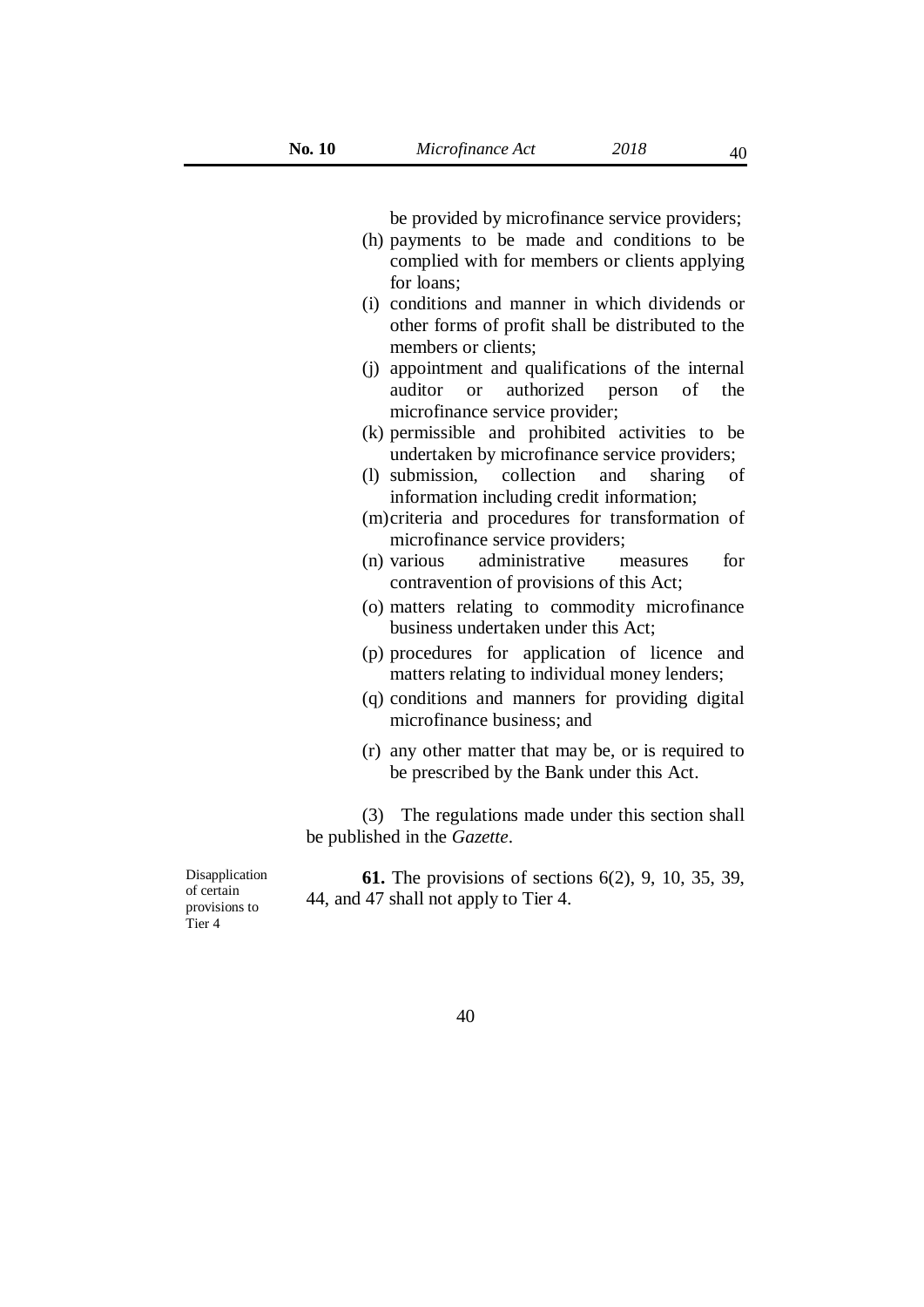41

## PART X CONSEQUENTIAL AMENDMENTS

# *(a) Sub Part I*

# AMENDMENT OF THE BANKING AND FINANCIAL INSTITUTIONS ACT (CAP.342)

Construction Cap 342 **62.**-(1) This sub part shall read as one with the Banking and Financial Institutions Act herein after referred to as the "principal Act".

Amendment of long title

**63.** The principal Act is amended in the long title by deleting the words "activities of credit co-operative societies and schemes.

Amendment of section 2

**64.** The principal Act is amended in section 2 by deleting sub sections  $(4)$ ,  $(5)$  and  $(6)$ .

*(b) Sub Part II*

# AMENDMENT OF BANK OF TANZANIA ACT (CAP.197)

Construction Cap 197

section 5

**65.** This sub part shall be read as one with the Bank of Tanzania Act herein after referred to as the "principal Act".

Amendment of **66.** The principal Act is amended in section 5, by adding at the end of subsection (1) the following words: "and to regulate and supervise microfinance business."